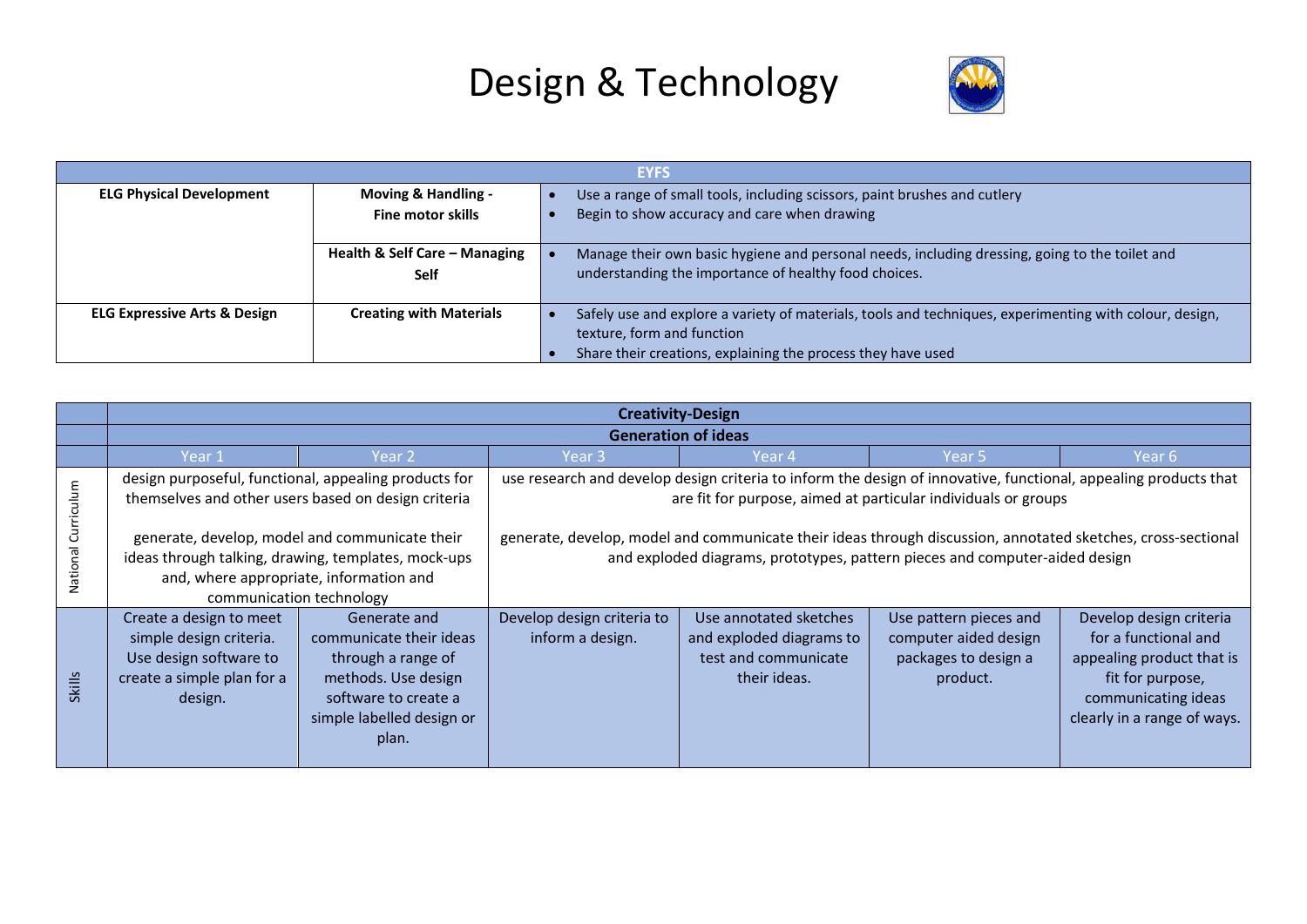

| Knowledge           | Design criteria are the<br>explicit goals that a<br>project must achieve.                | Ideas can be<br>communicated in a<br>variety of ways, including<br>written work, drawings<br>and diagrams, modelling,<br>speaking and using<br>information and<br>communication<br>technology | Design criteria are the<br>exact goals a project must<br>achieve to be successful.<br>These criteria might<br>include the product's use,<br>appearance, cost and<br>target user. | Annotated sketches and<br>exploded diagrams show<br>specific parts of a design,<br>highlight sections or show<br>functions. They<br>communicate ideas in a<br>visual, detailed way. | A pattern piece is a<br>drawing or shape used to<br>guide how to make<br>something. There are<br>many different computer<br>aided design packages for<br>designing products. | Design criteria should<br>cover the intended use of<br>the product, age range<br>targeted and final<br>appearance. Ideas can be<br>communicated in a range<br>of ways, including<br>through discussion,<br>annotated sketches,<br>cross-sectional and<br>exploded diagrams,<br>prototypes, pattern<br>pieces and computer-<br>aided design. |
|---------------------|------------------------------------------------------------------------------------------|-----------------------------------------------------------------------------------------------------------------------------------------------------------------------------------------------|----------------------------------------------------------------------------------------------------------------------------------------------------------------------------------|-------------------------------------------------------------------------------------------------------------------------------------------------------------------------------------|------------------------------------------------------------------------------------------------------------------------------------------------------------------------------|---------------------------------------------------------------------------------------------------------------------------------------------------------------------------------------------------------------------------------------------------------------------------------------------------------------------------------------------|
| Topic / Coverage    | Paws and claws<br>Big Lights, Big City<br>Moon zoom<br>Splendid skies<br>Growing<br>Toys | <b>Dragons</b><br>Celebrations<br>Light and Dark<br><b>Traditional Tales</b><br>A pirate life for me<br>All around the world                                                                  | Scrapheap challenge.<br>I do like to be by the<br>seaside.                                                                                                                       | <b>Epic Empires</b><br>The great exhibition<br>All the fun of the fair                                                                                                              | To infinity and beyond                                                                                                                                                       | Survival of the fittest<br>Tempo de fiesta                                                                                                                                                                                                                                                                                                  |
| Vocab               | Design<br>Label<br>Design goal<br>Drawings models                                        |                                                                                                                                                                                               | Design brief<br>Product<br>Criteria<br>Appearance<br>Target user                                                                                                                 | Annotated sketches<br><b>Exploded diagrams</b>                                                                                                                                      |                                                                                                                                                                              | Cross sectional diagrams<br>Prototypes                                                                                                                                                                                                                                                                                                      |
| Cross<br>curricular |                                                                                          |                                                                                                                                                                                               |                                                                                                                                                                                  |                                                                                                                                                                                     |                                                                                                                                                                              |                                                                                                                                                                                                                                                                                                                                             |
|                     |                                                                                          |                                                                                                                                                                                               | <b>Use of ICT-Design</b>                                                                                                                                                         |                                                                                                                                                                                     |                                                                                                                                                                              |                                                                                                                                                                                                                                                                                                                                             |
|                     | Year 1                                                                                   | Year <sub>2</sub>                                                                                                                                                                             | Year <sub>3</sub>                                                                                                                                                                | Year 4                                                                                                                                                                              | Year <sub>5</sub>                                                                                                                                                            | Year <sub>6</sub>                                                                                                                                                                                                                                                                                                                           |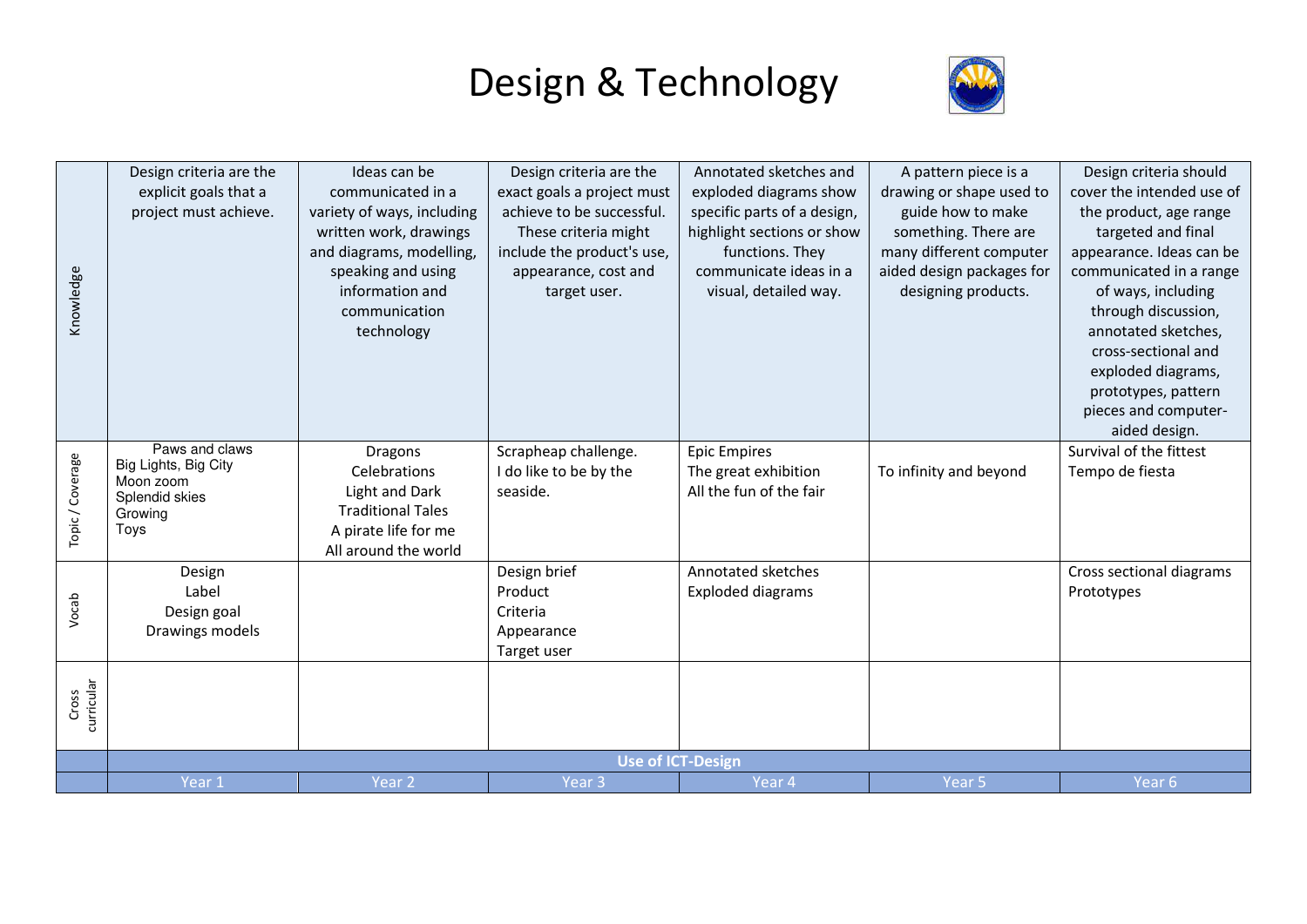

| Curriculum<br>National | communication technology                                                                                                                                                                                                                               | generate, develop, model and communicate their<br>ideas through talking, drawing, templates, mock-ups<br>and, where appropriate, information and                                                                                                                                    | generate, develop, model and communicate their ideas through discussion, annotated sketches, cross-<br>sectional and exploded diagrams, prototypes, pattern pieces and computer-aided design |                                                                                                                                                                                |                                                                                                                                                                         |                                                                                                                                                                                                                                                               |  |
|------------------------|--------------------------------------------------------------------------------------------------------------------------------------------------------------------------------------------------------------------------------------------------------|-------------------------------------------------------------------------------------------------------------------------------------------------------------------------------------------------------------------------------------------------------------------------------------|----------------------------------------------------------------------------------------------------------------------------------------------------------------------------------------------|--------------------------------------------------------------------------------------------------------------------------------------------------------------------------------|-------------------------------------------------------------------------------------------------------------------------------------------------------------------------|---------------------------------------------------------------------------------------------------------------------------------------------------------------------------------------------------------------------------------------------------------------|--|
| <b>Skills</b>          | Use design software to<br>create a simple plan for<br>a design.                                                                                                                                                                                        | Use design software to<br>create a simple labelled<br>design or plan.                                                                                                                                                                                                               | Write a program to<br>make something move<br>on a tablet or computer<br>screen.                                                                                                              | Write a program to<br>control a physical<br>device, such as a light,<br>speaker or buzzer.                                                                                     | Link a physical device to<br>a computer or tablet so<br>that it can be controlled<br>(such as changing motor<br>speed or turning an LED<br>on and off) by a<br>program. | Use a sensor to monitor<br>an environmental<br>variable, such as<br>temperature, sound or<br>light                                                                                                                                                            |  |
| Knowledge              | Computer-aided design<br>is when computers are<br>used to help design<br>products. It has<br>advantages over paper<br>design in that it will<br>show how finished<br>products will look.<br>Different colours and<br>textures can also be<br>trialled. | Computer software can<br>be used to help design<br>or plan a product.<br>Advantages include<br>identifying and solving<br>problems before the<br>product is made and<br>experimenting with<br>different materials and<br>colours. Labels can be<br>added to designs for<br>clarity. | A program is a set of<br>instructions written to<br>perform a specified task<br>on a computer.                                                                                               | Remote control is<br>controlling a machine or<br>activity from a distance.<br>Computers can be used<br>to remotely control a<br>device, such as a light,<br>speaker or buzzer. | <b>Equipment and devices</b><br>can be controlled by<br>pressing buttons on a<br>control panel, such as on<br>a washing machine or<br>microwave.                        | Computer monitoring<br>uses sensors as a<br>scientific tool to record<br>information about<br>environmental changes<br>over time. Computer<br>monitoring can also log<br>data from sensors and<br>record the resulting<br>information in a table or<br>graph. |  |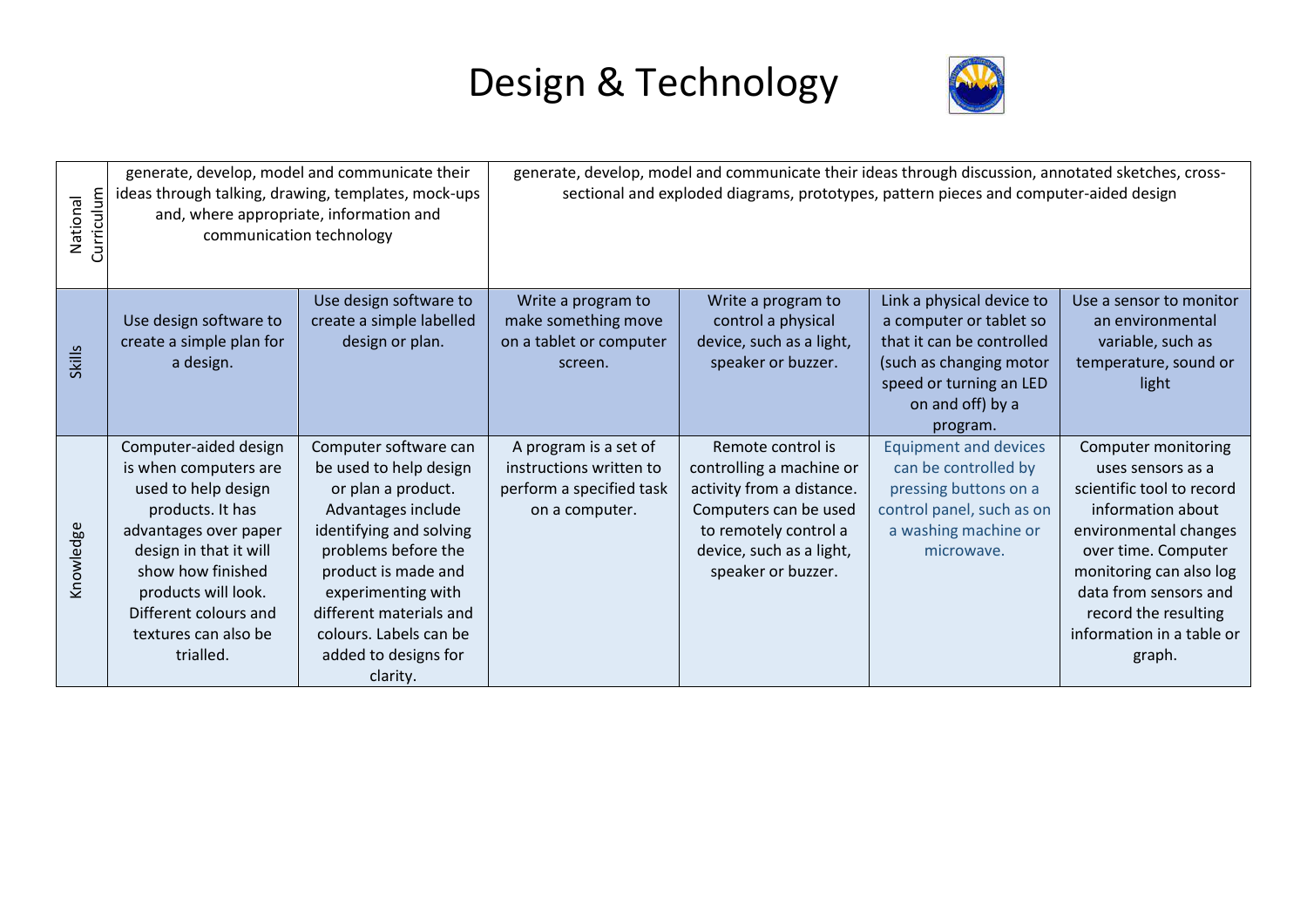



| Topic / Coverage       |                                                                                                                                                                                                                                                                                                                                                                                                            |                   |                                                                                                                                                                                                                                                                                                                                                                                     |             |             |             |
|------------------------|------------------------------------------------------------------------------------------------------------------------------------------------------------------------------------------------------------------------------------------------------------------------------------------------------------------------------------------------------------------------------------------------------------|-------------------|-------------------------------------------------------------------------------------------------------------------------------------------------------------------------------------------------------------------------------------------------------------------------------------------------------------------------------------------------------------------------------------|-------------|-------------|-------------|
| Cross curricular       | Purple Mash                                                                                                                                                                                                                                                                                                                                                                                                | Purple Mash       | Purple Mash                                                                                                                                                                                                                                                                                                                                                                         | Purple Mash | Purple Mash | Purple Mash |
| Vocabulary             |                                                                                                                                                                                                                                                                                                                                                                                                            |                   |                                                                                                                                                                                                                                                                                                                                                                                     |             |             |             |
|                        |                                                                                                                                                                                                                                                                                                                                                                                                            |                   | <b>Structures-Designing</b>                                                                                                                                                                                                                                                                                                                                                         |             |             |             |
|                        | Year 1                                                                                                                                                                                                                                                                                                                                                                                                     | Year <sub>2</sub> | Year <sub>3</sub>                                                                                                                                                                                                                                                                                                                                                                   | Year 4      | Year 5      | Year 6      |
| Curriculum<br>National | Select from and use a range of tools and equipment to<br>perform practical tasks [for example, cutting, shaping,<br>joining and finishing]<br>Select from and use a wide range of materials and<br>components, including construction materials, textiles<br>and ingredients, according to their characteristics.<br>build structures, exploring how they can be made<br>stronger, stiffer and more stable |                   | Use research and develop design criteria to inform the design of innovative, functional, appealing products that are fit<br>for purpose, aimed at particular individuals or groups.<br>Generate, develop, model and communicate their ideas through discussion, annotated sketches, cross-sectional and<br>exploded diagrams, prototypes, pattern pieces and computer-aided design. |             |             |             |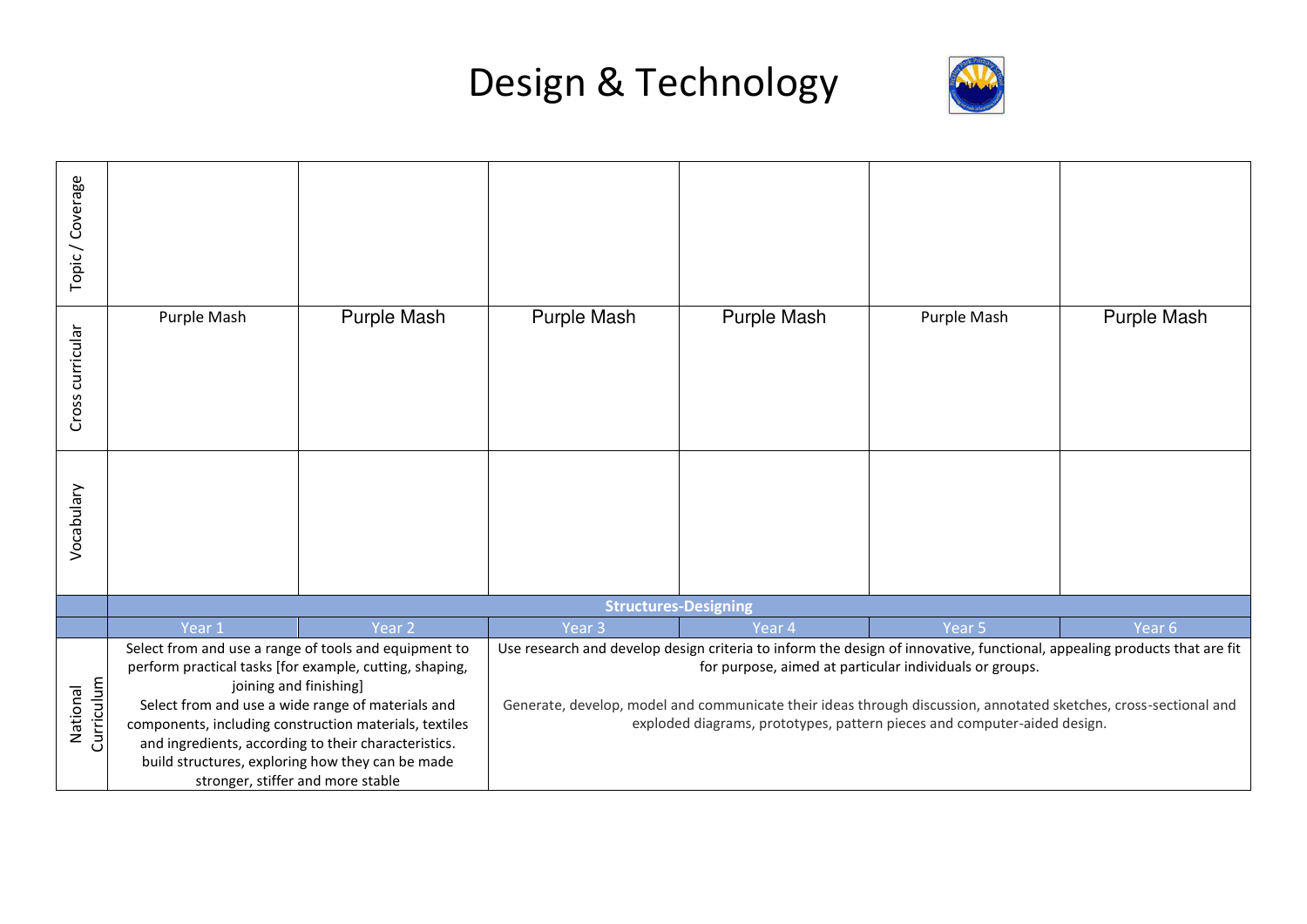

| <b>Skills</b>       | Construct simple<br>structures, models or other<br>products using a range of<br>materials.                                                                                                                                                     | Explore how a structure<br>can be made stronger,<br>stiffer and more stable. | Create shell or frame<br>structures using diagonal<br>struts to strengthen them.                                                                                                                                                                                                                       | Prototype shell and frame<br>structures, showing<br>awareness of how to<br>strengthen, stiffen and<br>reinforce them.                                                                                                                                                                                                                                                                                                                                                                                            | Build a framework using a<br>range of materials to<br>support mechanisms.                                                                                                                                 | Select the most<br>appropriate materials and<br>frameworks for different<br>structures, explaining what<br>makes them strong.                                                                                                                                                                                                                                                 |
|---------------------|------------------------------------------------------------------------------------------------------------------------------------------------------------------------------------------------------------------------------------------------|------------------------------------------------------------------------------|--------------------------------------------------------------------------------------------------------------------------------------------------------------------------------------------------------------------------------------------------------------------------------------------------------|------------------------------------------------------------------------------------------------------------------------------------------------------------------------------------------------------------------------------------------------------------------------------------------------------------------------------------------------------------------------------------------------------------------------------------------------------------------------------------------------------------------|-----------------------------------------------------------------------------------------------------------------------------------------------------------------------------------------------------------|-------------------------------------------------------------------------------------------------------------------------------------------------------------------------------------------------------------------------------------------------------------------------------------------------------------------------------------------------------------------------------|
| Knowledge           | Different materials can be<br>used for different<br>purposes, depending on<br>their properties. For<br>example, cardboard is a<br>stronger building material<br>than paper. Plastic is light<br>and can float. Clay is heavy<br>and will sink. |                                                                              | Shell structures are hollow,<br>3-D structures with a thin<br>outer covering, such as a<br>box. Frame structures are<br>made from thin, rigid<br>components, such as a tent<br>frame. The rigid frame<br>gives the structure shape<br>and support. Diagonal<br>struts can strengthen the<br>structure. | A prototype is a mock-up of<br>a design that will look like<br>the finished product but<br>may not be full size or made<br>of the same materials. Shell<br>and frame structures can be<br>strengthened by gluing<br>several layers of card<br>together, using triangular<br>shapes rather than squares,<br>adding diagonal support<br>struts and using 'Jinks'<br>corners (small, thin pieces of<br>card cut into a right-angled<br>triangle and glued over each<br>joint to straighten and<br>strengthen them). | Various methods can be<br>used to support a<br>framework. These include<br>cross braces, guy ropes and<br>diagonal struts.<br>Frameworks can be built<br>using lolly sticks, skewers<br>and bamboo canes. | Strength can be added to a<br>framework by using<br>multiple layers. For<br>example, corrugated<br>cardboard can be placed<br>with corrugations running<br>alternately vertically and<br>horizontally. Triangular<br>shapes can be used instead<br>of square shapes because<br>they are more rigid.<br>Frameworks can be further<br>strengthened by adding an<br>outer cover. |
| Topic/Coverage      | Paws and claws<br>Big Lights, Big City<br>Moon zoom<br>Splendid skies<br>Growing<br>Toys                                                                                                                                                       | A pirate life for me.<br>All around the world.                               | Scrapheap challenge-<br>I do like to be by the<br>seaside.                                                                                                                                                                                                                                             | All the fun of the fair<br><b>Epic Empires</b><br>Incredible industries                                                                                                                                                                                                                                                                                                                                                                                                                                          | Infinity and beyond-moon<br>buggy                                                                                                                                                                         | Survival of the fittest<br>Tiempo de Fiesta                                                                                                                                                                                                                                                                                                                                   |
| curricular<br>Cross | Materials-science link                                                                                                                                                                                                                         |                                                                              |                                                                                                                                                                                                                                                                                                        |                                                                                                                                                                                                                                                                                                                                                                                                                                                                                                                  |                                                                                                                                                                                                           |                                                                                                                                                                                                                                                                                                                                                                               |
| 5 <sup>o</sup>      | Structure<br>Model                                                                                                                                                                                                                             | stable                                                                       | Hollow<br>Frame structures                                                                                                                                                                                                                                                                             | Strengthen<br>Struts                                                                                                                                                                                                                                                                                                                                                                                                                                                                                             | Cross braces<br>Guy ropes                                                                                                                                                                                 | Corrugated cardboard                                                                                                                                                                                                                                                                                                                                                          |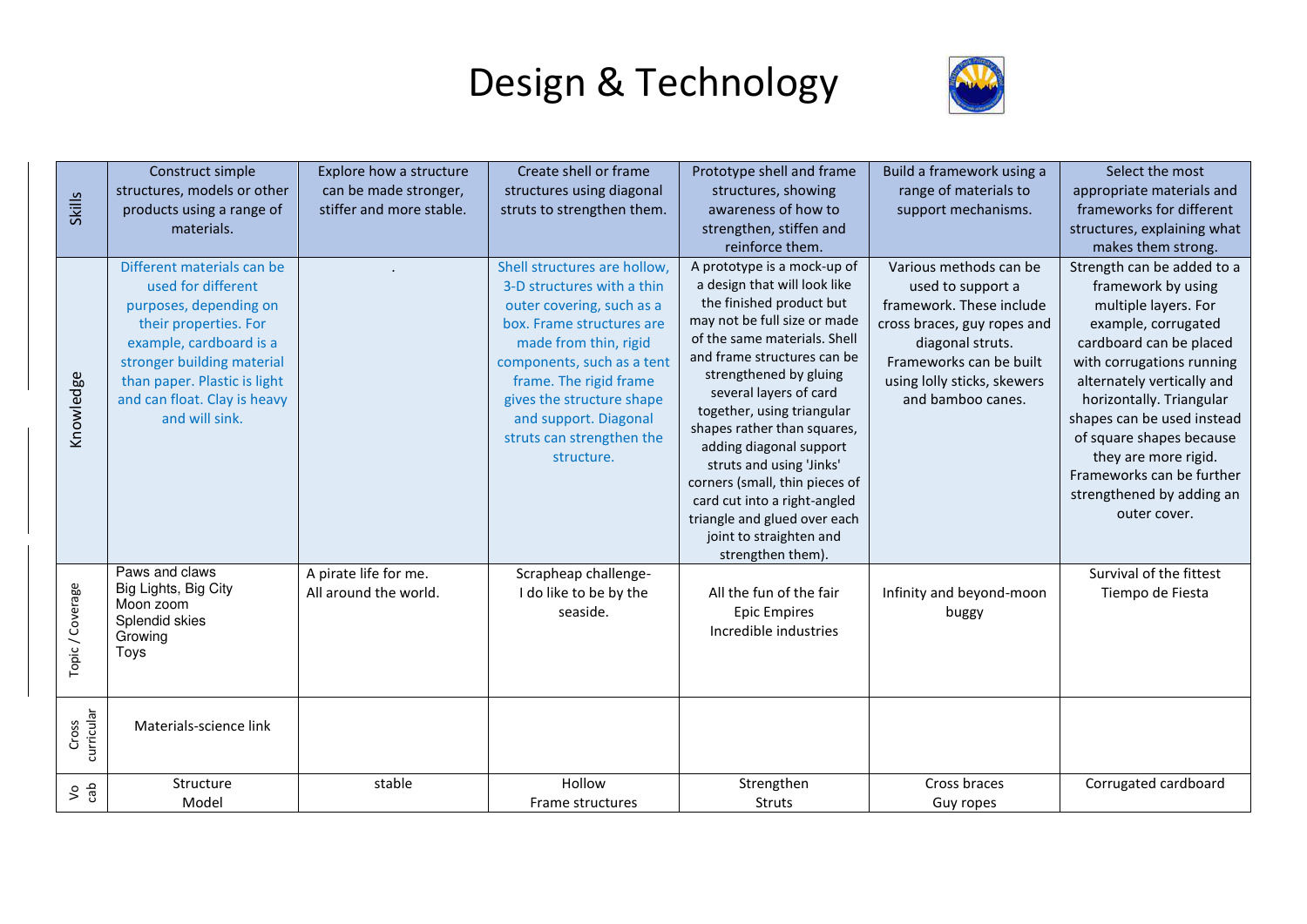

| Material   | rigid | jinks | Diagonal struts |  |
|------------|-------|-------|-----------------|--|
| Purpose    |       |       |                 |  |
| properties |       |       |                 |  |
|            |       |       |                 |  |
|            |       |       |                 |  |
|            |       |       |                 |  |

|                        | Year 1 | Year 2 | Year 3 | Year 4 | Year 5 | Year 6 |
|------------------------|--------|--------|--------|--------|--------|--------|
|                        | g).    |        |        |        |        |        |
| Curriculum<br>National |        |        |        |        |        |        |
| Cross<br>curricular    |        |        |        |        |        |        |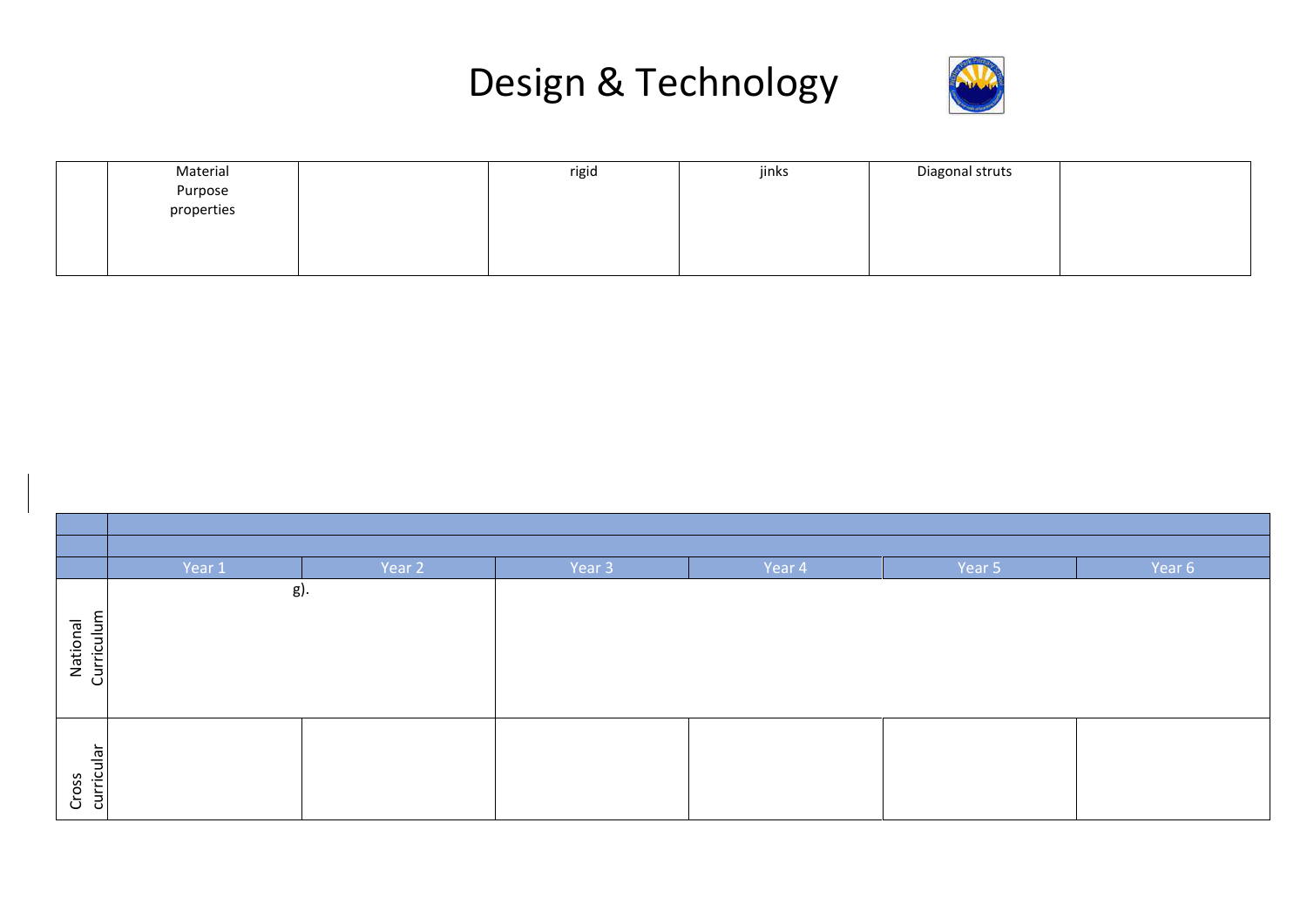

| Vocab                  | Tools<br><b>Scissors</b><br>glue                                                                                    |                                                                                                                                        | Glue gun<br>Bench hook<br>Junior hacksaw<br>Pistol grip                                                                                                              |                                                                                                                                                                                                                                                                                                                                                         |                                                                                                                                                                                    | Finished polished prodcut                                                                                                                                                                                                                                                               |  |
|------------------------|---------------------------------------------------------------------------------------------------------------------|----------------------------------------------------------------------------------------------------------------------------------------|----------------------------------------------------------------------------------------------------------------------------------------------------------------------|---------------------------------------------------------------------------------------------------------------------------------------------------------------------------------------------------------------------------------------------------------------------------------------------------------------------------------------------------------|------------------------------------------------------------------------------------------------------------------------------------------------------------------------------------|-----------------------------------------------------------------------------------------------------------------------------------------------------------------------------------------------------------------------------------------------------------------------------------------|--|
|                        |                                                                                                                     |                                                                                                                                        | <b>Evaluation</b>                                                                                                                                                    |                                                                                                                                                                                                                                                                                                                                                         |                                                                                                                                                                                    |                                                                                                                                                                                                                                                                                         |  |
|                        | Year 1                                                                                                              | Year <sub>2</sub>                                                                                                                      | Year <sub>3</sub>                                                                                                                                                    | Year <sub>4</sub>                                                                                                                                                                                                                                                                                                                                       | Year <sub>5</sub>                                                                                                                                                                  | Year <sub>6</sub>                                                                                                                                                                                                                                                                       |  |
| Curriculum<br>National | Explore and evaluate a range of existing products.<br>Evaluate their ideas and products against design<br>criteria. |                                                                                                                                        |                                                                                                                                                                      | Investigate and analyse a range of existing products.<br>Evaluate their ideas and products against their own design criteria and consider the views of others to improve<br>their work.<br>Understand how key events and individuals in design and technology have helped shape the world.                                                              |                                                                                                                                                                                    |                                                                                                                                                                                                                                                                                         |  |
| <b>Skills</b>          | Talk about their own and<br>each other's work,<br>identifying strengths or<br>weaknesses and offering<br>support.   | Explain how closely their<br>finished products meet<br>their design criteria and<br>say what they could do<br>better in the future.    | Suggest improvements to<br>their products and<br>describe how to<br>implement them,<br>beginning to take the<br>views of others into<br>account.                     | Identify what has worked<br>well and what aspects of<br>their products could be<br>improved, acting on their<br>own suggestions and<br>those of others when<br>making improvements.                                                                                                                                                                     | Test and evaluate<br>products against a<br>detailed design<br>specification and make<br>adaptations as they<br>develop the product.                                                | Demonstrate<br>modifications made to a<br>product as a result of<br>ongoing evaluation by<br>themselves and to others.                                                                                                                                                                  |  |
| knowledge              | A strength is a good<br>quality of a piece of work.<br>A weakness is an area that<br>could be improved              | Finished products can be<br>compared with design<br>criteria to see how closely<br>they match.<br>Improvements can then<br>be planned. | Asking questions can help<br>others to evaluate their<br>products, such as asking<br>them whether the<br>selected materials<br>achieved the purpose of<br>the model. | Evaluation can be done by<br>considering whether the<br>product does what it was<br>designed to do, whether it<br>has an attractive<br>appearance, what changes<br>were made during the<br>making process and why<br>the changes were made.<br><b>Evaluation also includes</b><br>suggesting improvements<br>and explaining why they<br>should be made. | Testing a product against<br>the design criteria will<br>highlight anything that<br>needs improvement or<br>redesign. Changes are<br>often made to a design<br>during manufacture. | Design is an iterative<br>process, meaning<br>alterations and<br>improvements are made<br>continually throughout<br>the manufacturing<br>process. Evaluating a<br>product while it's being<br>manufactured, and<br>explaining these<br>evaluations to others, can<br>help to refine it. |  |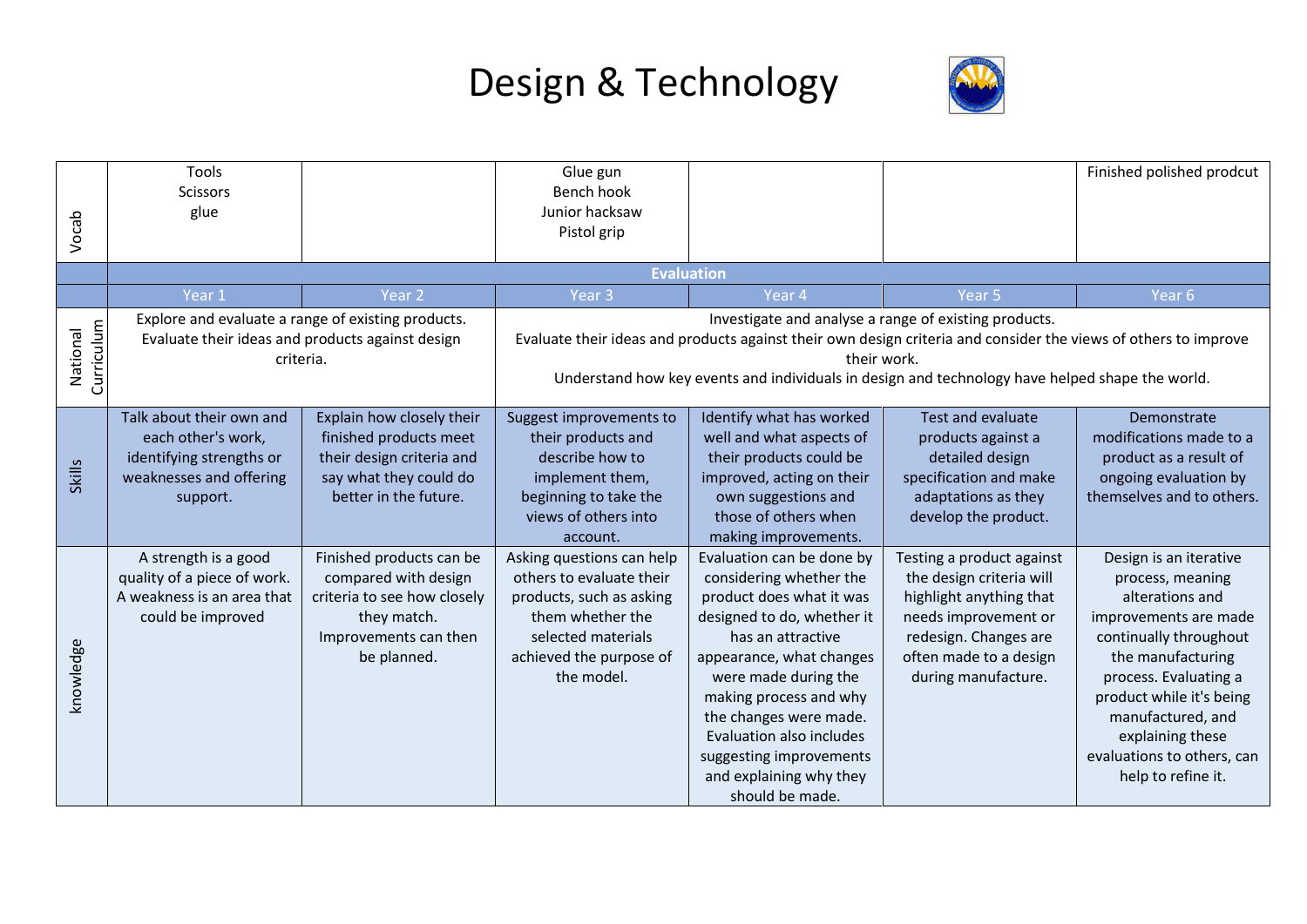

| Topic coverage      | Paws and claws<br>Big Lights, Big City<br>Moon zoom<br>Splendid skies<br>Growing<br>Toys | Dragons<br>Celebrations<br>Light and Dark<br><b>Traditional Tales</b><br>A pirate life for me<br>All around the world | Scrapheap challenge<br>I do like to be by the<br>seaside | <b>Epic Empires</b><br>Incredible Industries | To infinity and beyond                      | Survival of the fittest<br>Tiempo Fiesta |
|---------------------|------------------------------------------------------------------------------------------|-----------------------------------------------------------------------------------------------------------------------|----------------------------------------------------------|----------------------------------------------|---------------------------------------------|------------------------------------------|
| curricular<br>Cross |                                                                                          |                                                                                                                       |                                                          |                                              |                                             |                                          |
| Vocab               | I like my because                                                                        | My product ismy design<br>because                                                                                     | It could be improved by                                  | My friend suggested next<br>time             | My friend suggested next<br>time I  because |                                          |

|                    | <b>Nature-Food and nutrition</b>                                                                           |                                                          |  |  |                                                                                                                                                                                                                                                                                            |  |  |
|--------------------|------------------------------------------------------------------------------------------------------------|----------------------------------------------------------|--|--|--------------------------------------------------------------------------------------------------------------------------------------------------------------------------------------------------------------------------------------------------------------------------------------------|--|--|
|                    | <b>Food preparation and cooking</b><br>Year 3<br>Year <sub>2</sub><br>Year 4<br>Year 1<br>Year 5<br>Year 6 |                                                          |  |  |                                                                                                                                                                                                                                                                                            |  |  |
|                    |                                                                                                            |                                                          |  |  |                                                                                                                                                                                                                                                                                            |  |  |
| ⊇.<br>Nati<br>Curr | prepare dishes                                                                                             | use the basic principles of a healthy and varied diet to |  |  | Understand and apply the principles of a healthy and varied diet<br>Prepare and cook a variety of predominantly savoury dishes using a range of cooking techniques.<br>Understand seasonality, and know where and how a variety of ingredients are grown, reared, caught and<br>processed. |  |  |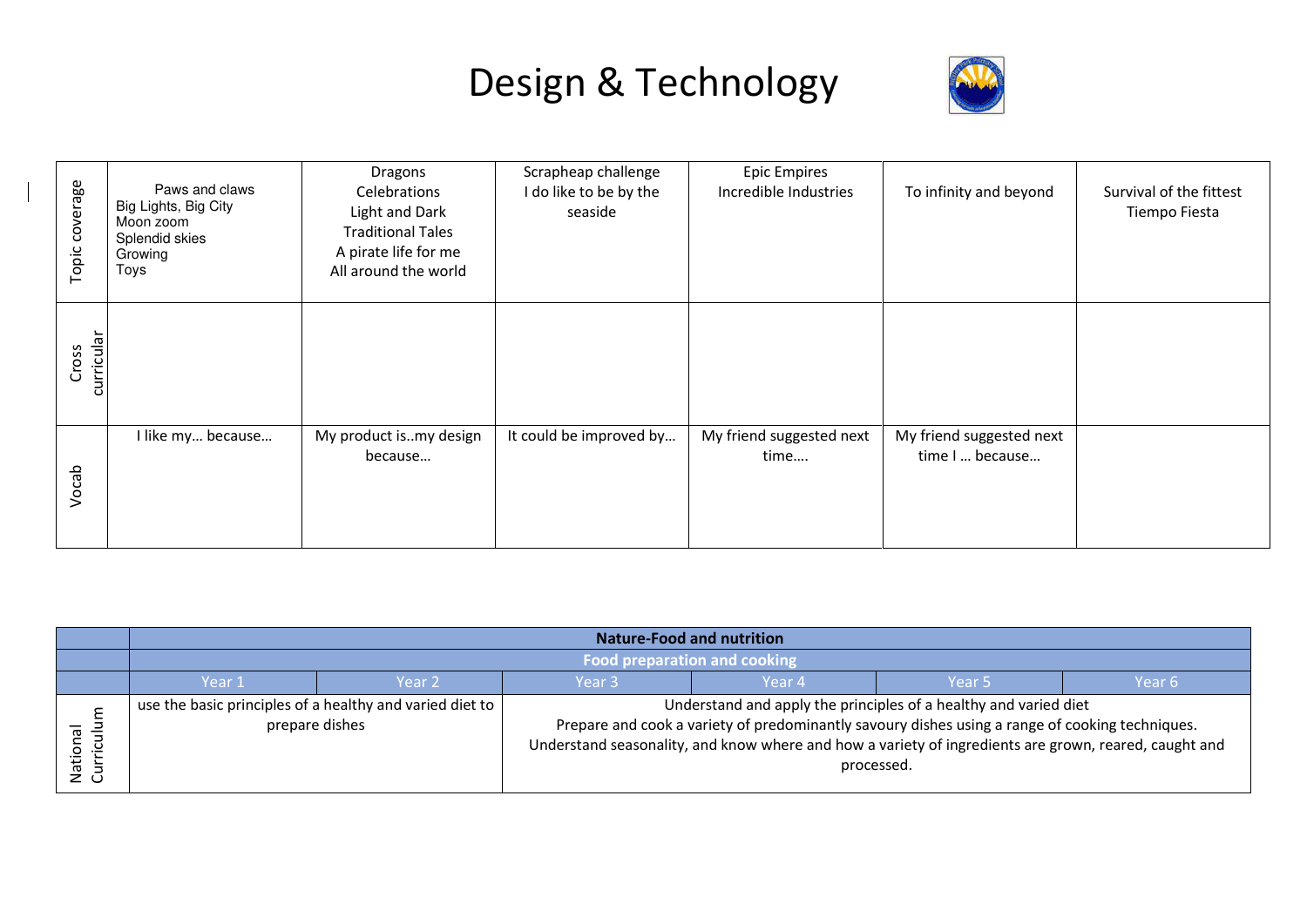

| <b>Skills</b>     | Measure and weigh food<br>items using non-standard<br>measures, such as spoons<br>and cups                                                                                                                                                                                             | Prepare ingredients by<br>peeling, grating,<br>chopping and slicing.                                                                                                                                                                                                                                                                                                             | Prepare and cook a<br>simple savory dish.                                                                                                     | Identify and use a range<br>of cooking techniques to<br>prepare a simple meal.      | Use an increasing range<br>of preparation and<br>cooking techniques to<br>cook a sweet dish.                                                                              | Follow a recipe that<br>requires a variety of<br>techniques and source<br>the necessary ingredients<br>independently.                                                                                                                                                                                                         |
|-------------------|----------------------------------------------------------------------------------------------------------------------------------------------------------------------------------------------------------------------------------------------------------------------------------------|----------------------------------------------------------------------------------------------------------------------------------------------------------------------------------------------------------------------------------------------------------------------------------------------------------------------------------------------------------------------------------|-----------------------------------------------------------------------------------------------------------------------------------------------|-------------------------------------------------------------------------------------|---------------------------------------------------------------------------------------------------------------------------------------------------------------------------|-------------------------------------------------------------------------------------------------------------------------------------------------------------------------------------------------------------------------------------------------------------------------------------------------------------------------------|
| knowledge         | Using non-standard<br>measures is a way of<br>measuring that does not<br>involve reading scales.<br>For example, weight may<br>be measured using a<br>balance scale and lumps<br>of plasticine. Length may<br>be measured in the<br>number of handspans or<br>pencils laid end to end. | Some ingredients need<br>to be prepared before<br>they can be cooked or<br>eaten. There are many<br>ways to prepare<br>ingredients: peeling skins<br>using a vegetable peeler,<br>such as potato skins;<br>grating hard ingredients,<br>such as cheese or<br>chocolate; chopping<br>vegetables, such as<br>onions and peppers and<br>slicing foods, such as<br>bread and apples. | Preparation techniques<br>for savoury dishes include<br>peeling, chopping,<br>deseeding, slicing, dicing,<br>grating, mixing and<br>skinning. | Cooking techniques<br>include baking, boiling,<br>frying, grilling and<br>roasting. | Sweet dishes are usually<br>desserts, such as cakes,<br>fruit pies and trifles.<br>Savoury dishes usually<br>have a salty or spicy<br>flavour rather than a<br>sweet one. | Ingredients can usually<br>be bought at<br>supermarkets, but<br>specialist shops may<br>stock different items.<br>Greengrocers sell fruit<br>and vegetables, butchers<br>sell meat, fishmongers<br>sell fresh fish and<br>delicatessens usually sell<br>some unusual prepared<br>foods, as well as cold<br>meats and cheeses. |
| coverage<br>Topic | Moonzoom<br>Splendid skies                                                                                                                                                                                                                                                             | Light and Dark                                                                                                                                                                                                                                                                                                                                                                   | H2Woah                                                                                                                                        | <b>Epic Emperors</b>                                                                | To infinity and beyond                                                                                                                                                    | Peace in our time?                                                                                                                                                                                                                                                                                                            |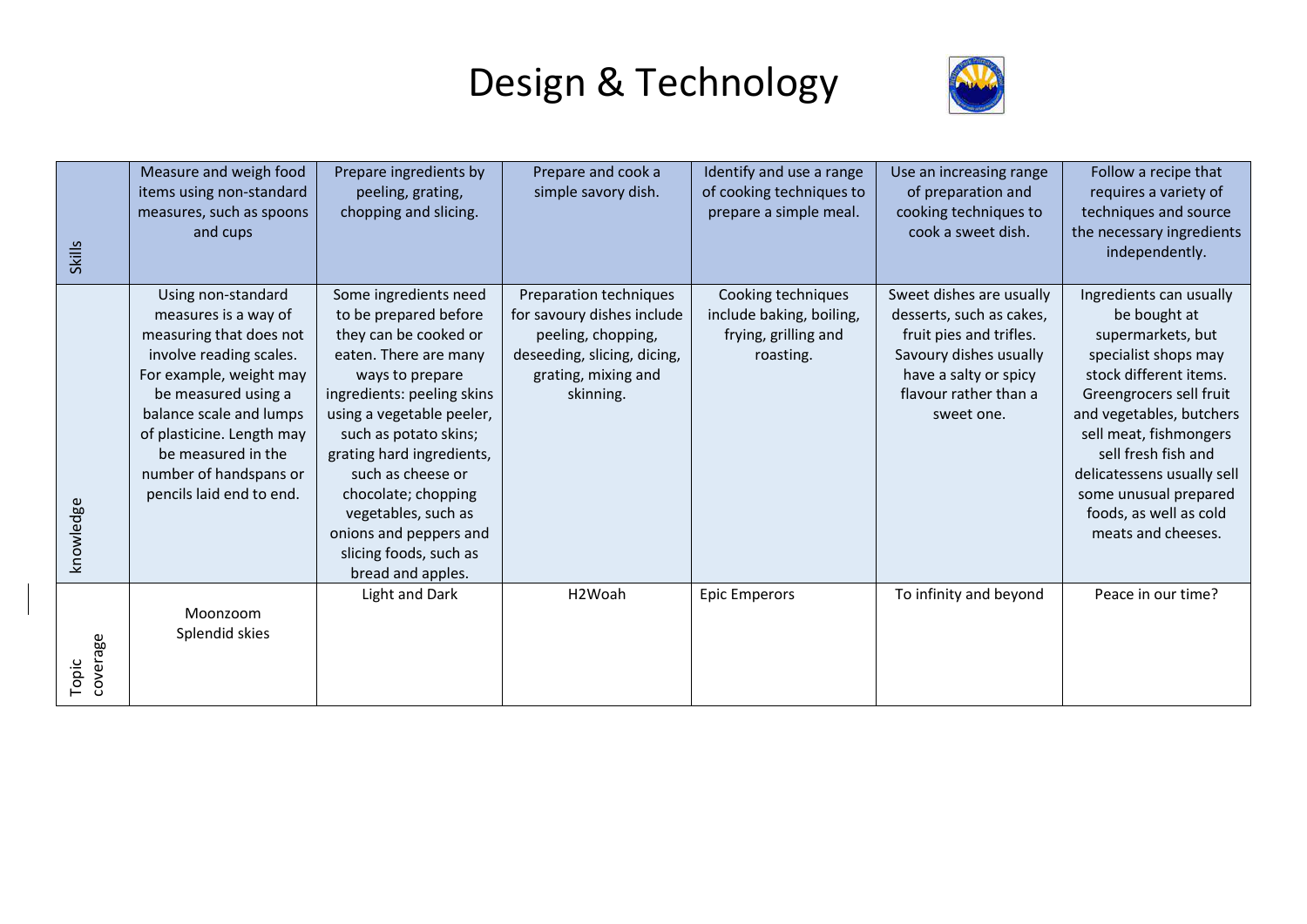

|                        | Maths-measures                                                                                                          | Maths-measures                                                                                                                          | Maths-measures                                                                                                     | Maths-measures                                                              | Maths-measures                                                                  | Maths-measures                                                                                     |  |
|------------------------|-------------------------------------------------------------------------------------------------------------------------|-----------------------------------------------------------------------------------------------------------------------------------------|--------------------------------------------------------------------------------------------------------------------|-----------------------------------------------------------------------------|---------------------------------------------------------------------------------|----------------------------------------------------------------------------------------------------|--|
| curricular<br>Cross    |                                                                                                                         |                                                                                                                                         |                                                                                                                    |                                                                             |                                                                                 |                                                                                                    |  |
|                        | Measure<br>weigh                                                                                                        | Peel grate<br>Chop slice ingredients                                                                                                    | Savory deseed mixing<br>skinning                                                                                   | Baking boiling roasting                                                     | Sweet dish                                                                      | Recipe<br>Greengrocers<br>delicatessens                                                            |  |
| Vocab                  |                                                                                                                         |                                                                                                                                         |                                                                                                                    |                                                                             |                                                                                 |                                                                                                    |  |
|                        |                                                                                                                         |                                                                                                                                         | <b>Nutrition</b>                                                                                                   |                                                                             |                                                                                 |                                                                                                    |  |
|                        | Year 1                                                                                                                  | Year 2                                                                                                                                  | Year <sub>3</sub>                                                                                                  | Year 4                                                                      | Year 5                                                                          | Year 6                                                                                             |  |
| National<br>Curriculum | use the basic principles of a healthy and varied diet to<br>prepare dishes<br><b>I</b> understand where food comes from |                                                                                                                                         |                                                                                                                    | Understand and apply the principles of a healthy and varied diet.           |                                                                                 |                                                                                                    |  |
| Skills                 | Select healthy<br>ingredients for a fruit or<br>vegetable salad.                                                        | Describe the types of<br>food needed for a<br>healthy and varied diet<br>and apply the principles<br>to make a simple,<br>healthy meal. | Identify the main food<br>groups (carbohydrates,<br>protein, dairy, fruits and<br>vegetables, fats and<br>sugars). | Design a healthy snack or<br>packed lunch and explain<br>why it is healthy. | Evaluate meals and<br>consider if they<br>contribute towards a<br>balanced diet | Plan a healthy weekly<br>diet, justifying why each<br>meal contributes towards<br>a balanced diet. |  |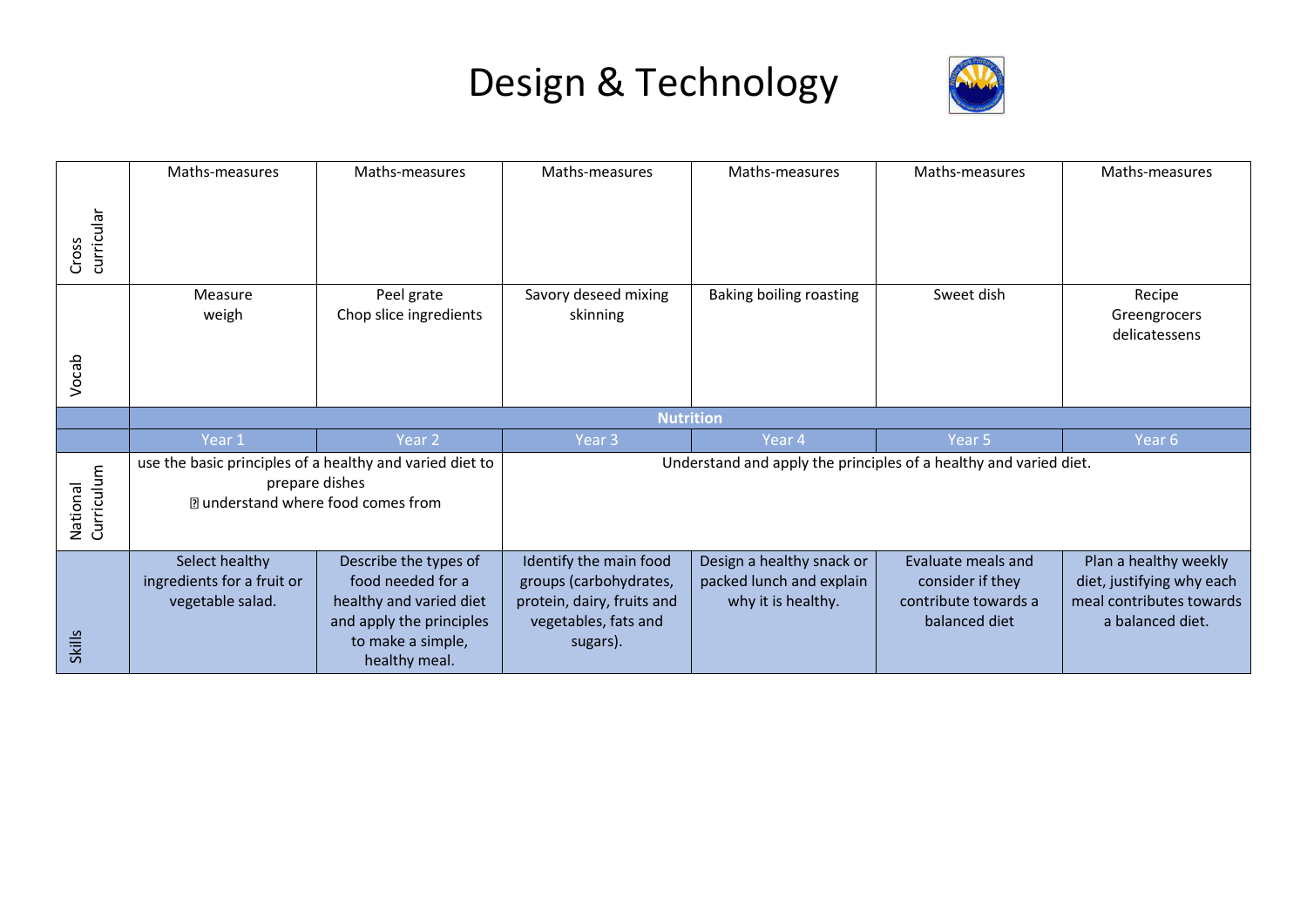

| knowledge                    | Fruit and vegetables are<br>an important part of a<br>healthy diet. It is<br>recommended that<br>people eat at least five<br>portions of fruit and<br>vegetables every day. | A healthy diet should<br>include meat or fish,<br>starchy foods (such as<br>potatoes or rice), some<br>dairy foods, a small<br>amount of fat and plenty<br>of fruit and vegetables. | There are five main food<br>groups that should be<br>eaten regularly as part of<br>a balanced diet: fruit and<br>vegetables;<br>carbohydrates (potatoes,<br>bread, rice and pasta);<br>proteins (beans, pulses,<br>fish, eggs and meat);<br>dairy and alternatives<br>(milk, cheese and<br>yoghurt) and fats (oils<br>and spreads). Foods high<br>in fat, salt and sugar<br>should only be eaten<br>occasionally as part of a<br>healthy, balanced diet. | Healthy snacks include<br>fresh or dried fruit and<br>vegetables, nuts and<br>seeds, rice cakes with low-<br>fat cream cheese,<br>homemade popcorn or<br>chopped vegetables with<br>hummus. A healthy<br>packed lunch might<br>include a brown or<br>wholemeal bread<br>sandwich containing eggs,<br>meat, fish or cheese, a<br>piece of fresh fruit, a low-<br>sugar yoghurt, rice cake or<br>popcorn and a drink, such<br>as water or semi-skimmed<br>milk. | A balanced diet gives<br>your body all the<br>nutrients it needs to<br>function correctly. This<br>means eating a wide<br>variety of foods in the<br>correct proportions. | Eating a balanced diet is a<br>positive lifestyle choice<br>that should be sustained<br>over time. Food that is<br>high in fat, salt or sugar<br>can still be eaten<br>occasionally as part of a<br>balanced diet. |
|------------------------------|-----------------------------------------------------------------------------------------------------------------------------------------------------------------------------|-------------------------------------------------------------------------------------------------------------------------------------------------------------------------------------|----------------------------------------------------------------------------------------------------------------------------------------------------------------------------------------------------------------------------------------------------------------------------------------------------------------------------------------------------------------------------------------------------------------------------------------------------------|---------------------------------------------------------------------------------------------------------------------------------------------------------------------------------------------------------------------------------------------------------------------------------------------------------------------------------------------------------------------------------------------------------------------------------------------------------------|---------------------------------------------------------------------------------------------------------------------------------------------------------------------------|--------------------------------------------------------------------------------------------------------------------------------------------------------------------------------------------------------------------|
| coverag<br>Topic<br>$\omega$ | Moon zoom<br>Splendid skies                                                                                                                                                 | Light and Dark                                                                                                                                                                      | H2Woah                                                                                                                                                                                                                                                                                                                                                                                                                                                   | <b>Epic Empires</b>                                                                                                                                                                                                                                                                                                                                                                                                                                           | To infinity and beyond                                                                                                                                                    | Peace in our time                                                                                                                                                                                                  |
| curricula<br>Cross           | Science<br><b>RSHE</b><br>PE                                                                                                                                                | Science<br><b>RSHE</b><br>PE                                                                                                                                                        | Science<br><b>RSHE</b><br>PE                                                                                                                                                                                                                                                                                                                                                                                                                             | Science<br><b>RSHE</b><br>PE                                                                                                                                                                                                                                                                                                                                                                                                                                  | Science<br><b>RSHE</b><br>PE                                                                                                                                              | Science<br><b>RSHE</b><br>PE                                                                                                                                                                                       |
| Vocab                        | Healthy<br>vegetable                                                                                                                                                        | Varied diet<br>healthy meal<br>meat, fish, starchy food,<br>dairy, fat.                                                                                                             | Carbohydrate, protein,<br>sugar                                                                                                                                                                                                                                                                                                                                                                                                                          |                                                                                                                                                                                                                                                                                                                                                                                                                                                               | Balanced diet, correct<br>proportions                                                                                                                                     | justification                                                                                                                                                                                                      |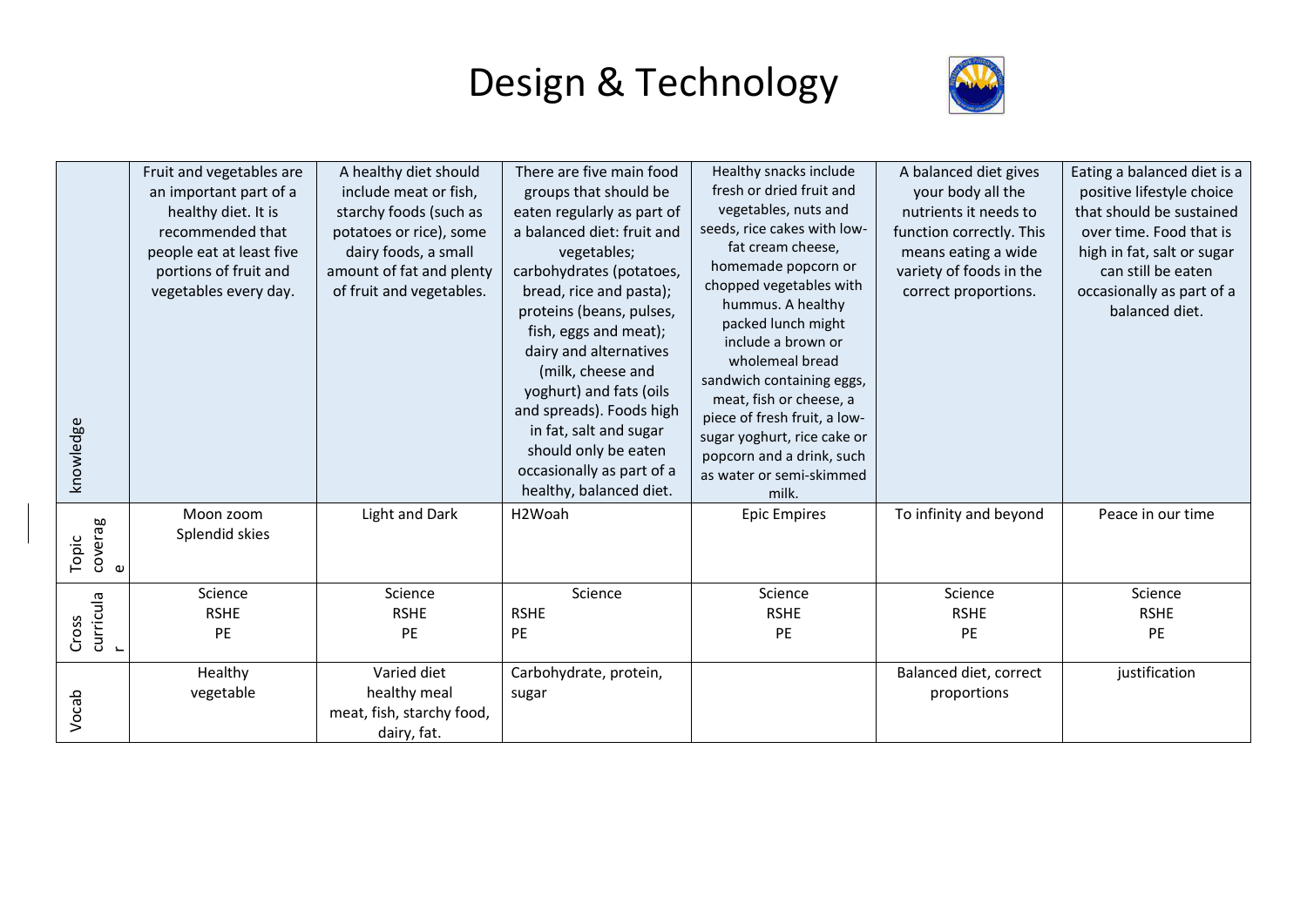

|                      | Origins of food -Food and nutrition                                                                                                                                  |                                                                                                                                                                                                                                                                                                                                                                                                                                                                                                                                                                                                                                                |                                                                                                                                                                                                                                                                                                                                 |                                                                                                                                                                                             |                                                                                                                                                                                                                                                                                                                                                                                                                                       |                                                                                                                                                                                                                                                                                 |  |  |
|----------------------|----------------------------------------------------------------------------------------------------------------------------------------------------------------------|------------------------------------------------------------------------------------------------------------------------------------------------------------------------------------------------------------------------------------------------------------------------------------------------------------------------------------------------------------------------------------------------------------------------------------------------------------------------------------------------------------------------------------------------------------------------------------------------------------------------------------------------|---------------------------------------------------------------------------------------------------------------------------------------------------------------------------------------------------------------------------------------------------------------------------------------------------------------------------------|---------------------------------------------------------------------------------------------------------------------------------------------------------------------------------------------|---------------------------------------------------------------------------------------------------------------------------------------------------------------------------------------------------------------------------------------------------------------------------------------------------------------------------------------------------------------------------------------------------------------------------------------|---------------------------------------------------------------------------------------------------------------------------------------------------------------------------------------------------------------------------------------------------------------------------------|--|--|
|                      | Year 1                                                                                                                                                               | Year <sub>2</sub>                                                                                                                                                                                                                                                                                                                                                                                                                                                                                                                                                                                                                              | Year <sub>3</sub>                                                                                                                                                                                                                                                                                                               | Year 4                                                                                                                                                                                      | Year <sub>5</sub>                                                                                                                                                                                                                                                                                                                                                                                                                     | Year <sub>6</sub>                                                                                                                                                                                                                                                               |  |  |
| National<br>Curricul |                                                                                                                                                                      | Understand where food comes from                                                                                                                                                                                                                                                                                                                                                                                                                                                                                                                                                                                                               |                                                                                                                                                                                                                                                                                                                                 |                                                                                                                                                                                             | Understand seasonality, and know where and how a variety of ingredients are grown, reared, caught and processed.                                                                                                                                                                                                                                                                                                                      |                                                                                                                                                                                                                                                                                 |  |  |
| <b>Skills</b>        | Sort foods into groups by<br>whether they are from an<br>animal or plant source.                                                                                     | Identify the origin of some<br>common foods (milk, eggs,<br>some meats, common fruit<br>and vegetables)                                                                                                                                                                                                                                                                                                                                                                                                                                                                                                                                        | Identify and name foods<br>that are produced in<br>different places.                                                                                                                                                                                                                                                            | Identify and name foods<br>that are produced in<br>different places in the UK<br>and beyond.                                                                                                | Describe what seasonality<br>means and explain some of<br>the reasons why it is<br>beneficial                                                                                                                                                                                                                                                                                                                                         | Explain how organic<br>produce is grown.                                                                                                                                                                                                                                        |  |  |
| knowledge            | Some foods come from<br>animals, such as meat, fish<br>and dairy products. Other<br>foods come from plants,<br>such as fruit, vegetables,<br>grains, beans and nuts. | Food comes from two main<br>sources: animals and plants.<br>Cows provide beef, sheep<br>provide lamb and mutton and<br>pigs provide pork, ham and<br>bacon. Examples of poultry<br>include chickens, geese and<br>turkeys. Examples of fish<br>include cod, salmon and<br>shellfish. Milk comes mainly<br>from cows but also from goats<br>and sheep. Most eggs come<br>from chickens. Honey is made<br>by bees. Fruit and vegetables<br>come from plants. Oils are<br>made from parts of plants.<br>Sugar is made from plants<br>called sugar cane and sugar<br>beet. Plants also give us nuts,<br>such as almonds, walnuts and<br>hazelnuts. | The types of food that will<br>grow in a particular area<br>depend on a range of<br>factors, such as the rainfall,<br>climate and soil type. For<br>example, many crops, such<br>as potatoes and sugar beet,<br>are grown in the south-east<br>of England. Wheat, barley<br>and vegetables grow well in<br>the east of England. | Particular areas of the world<br>have conditions suited to<br>growing certain crops, such<br>as coffee in Peru and citrus<br>fruits in California in the<br><b>United States of America</b> | Seasonality is the time of<br>year when the harvest or<br>flavour of a type of food is<br>at its best. Buying seasonal<br>food is beneficial for many<br>reasons: the food tastes<br>better; it is fresher because<br>it hasn't been transported<br>thousands of miles; the<br>nutritional value is higher;<br>the carbon footprint is<br>lower, due to reduced<br>transport; it supports local<br>growers and is usually<br>cheaper. | Organic produce is food that<br>has been grown without the<br>use of man-made fertilisers,<br>pesticides, growth<br>regulators or animal feed<br>additives. Organic farmers<br>use crop rotation, animal<br>and plant manures, hand-<br>weeding and biological pest<br>control. |  |  |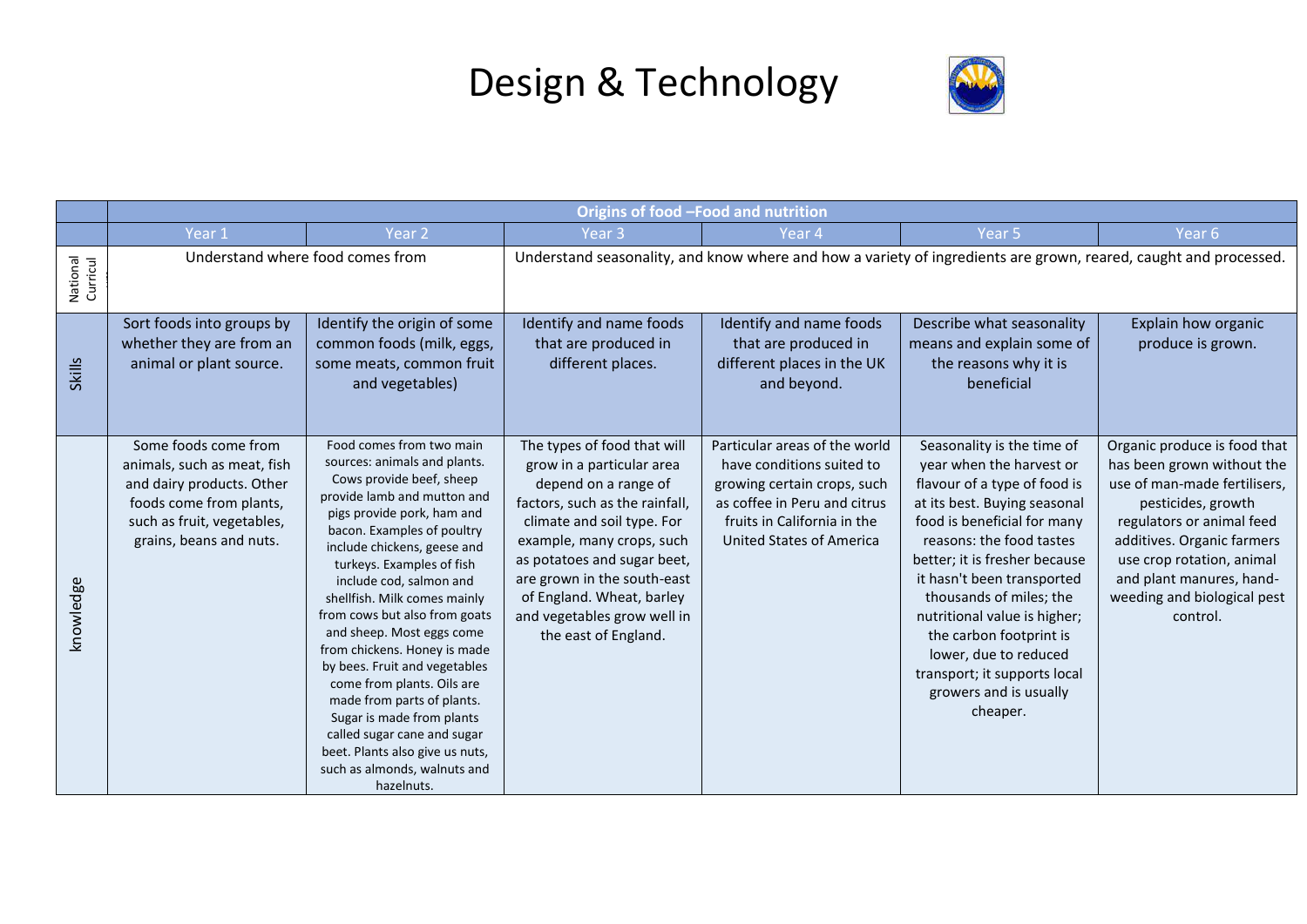

| covered<br>Topic    | Moon zoom<br>Splendid skies   | Light and Dark | H2Woah | <b>Epic Empires</b> | To infinity and beyond | Peace in our time?                           |
|---------------------|-------------------------------|----------------|--------|---------------------|------------------------|----------------------------------------------|
| Cross<br>curricular |                               |                |        |                     |                        |                                              |
| Vocab               | Animal source<br>Plant source | Origin of food |        |                     | seasonality            | Organic produce<br>Pesticides<br>fertilisers |

|                        | <b>Materials - Make</b>                                                                                                                                               |                                                                                                                                 |                                                                                                                                                                                                 |                                                                                                         |                                                |                                                                                                           |  |  |
|------------------------|-----------------------------------------------------------------------------------------------------------------------------------------------------------------------|---------------------------------------------------------------------------------------------------------------------------------|-------------------------------------------------------------------------------------------------------------------------------------------------------------------------------------------------|---------------------------------------------------------------------------------------------------------|------------------------------------------------|-----------------------------------------------------------------------------------------------------------|--|--|
|                        | <b>Materials for Purpose</b>                                                                                                                                          |                                                                                                                                 |                                                                                                                                                                                                 |                                                                                                         |                                                |                                                                                                           |  |  |
|                        | Year 1                                                                                                                                                                | Year 2                                                                                                                          | Year <sub>3</sub>                                                                                                                                                                               | Year 4                                                                                                  | Year 5                                         | Year 6                                                                                                    |  |  |
| Curriculum<br>National | select from and use a wide range of materials and<br>components, including construction<br>materials, textiles and ingredients, according to their<br>characteristics |                                                                                                                                 | Select from and use a wider range of materials and components, including construction materials, textiles and<br>ingredients, according to their functional properties and aesthetic qualities. |                                                                                                         |                                                |                                                                                                           |  |  |
| <b>Skills</b>          | Select and use a range of<br>materials, beginning to<br>explain their choices.                                                                                        | Choose appropriate<br>components and<br>materials and suggest<br>ways of manipulating<br>them to achieve the<br>desired effect. | Plan which materials will<br>be needed for a task and<br>explain why.                                                                                                                           | Choose from a range of<br>materials, showing an<br>understanding of their<br>different characteristics. | Select and combine<br>materials with precision | Choose the best materials<br>for a task, showing an<br>understanding of their<br>working characteristics. |  |  |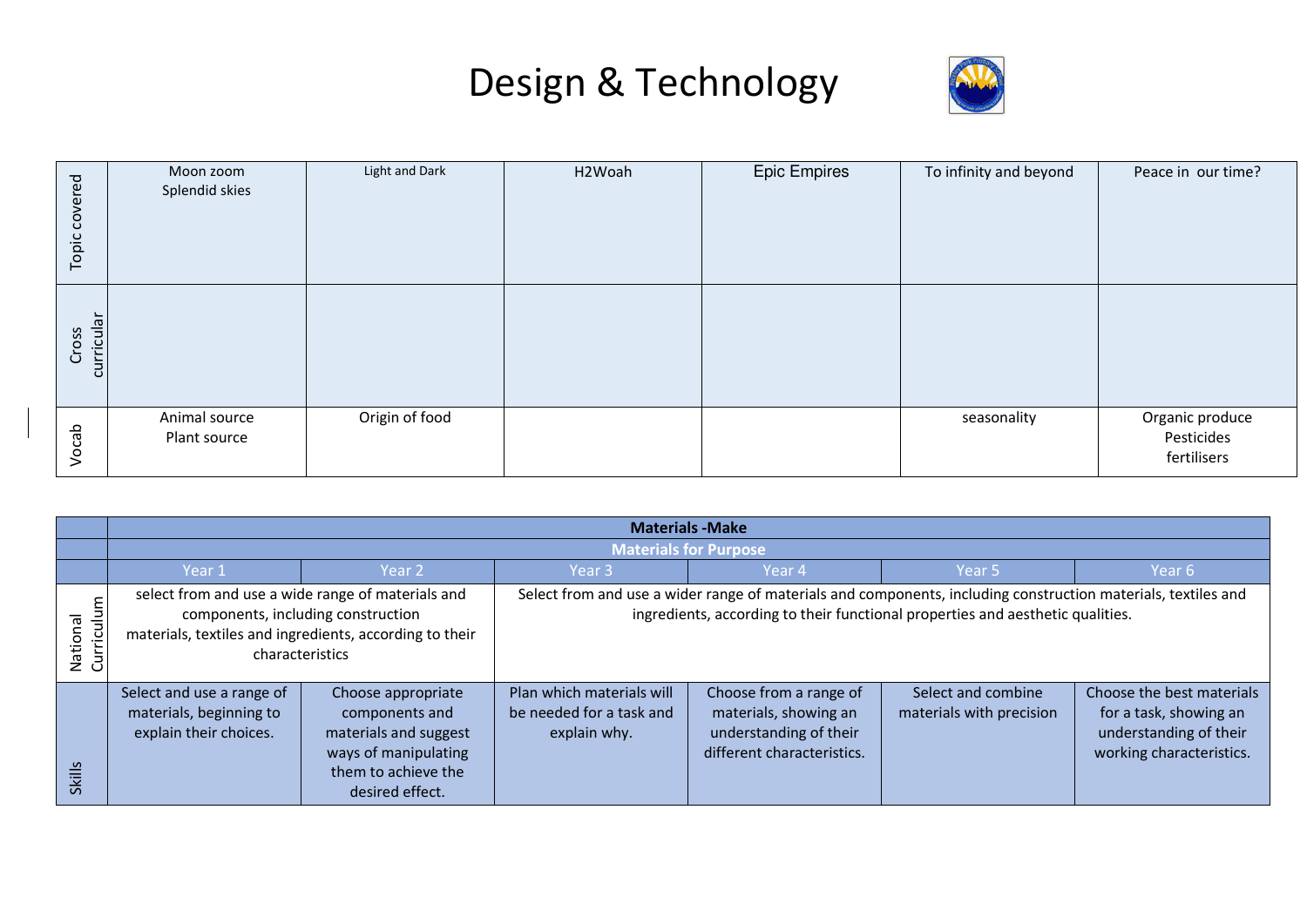

| knowledge        | Different materials are<br>suitable for different<br>purposes, depending on<br>their specific properties.<br>For example, glass is<br>transparent, so it is<br>suitable to be used for<br>windows. | Properties of components<br>and materials determine<br>how they can and cannot<br>be used. For example,<br>plastic is shiny and strong<br>but it can be difficult to<br>paint. | Materials for a specific<br>task must be selected on<br>the basis of their<br>properties. These include<br>physical properties as well<br>as availability and cost. | Different materials and<br>components have a range<br>of properties, making<br>them suitable for different<br>tasks. It is important to<br>select the correct material<br>or component for the<br>specific purpose,<br>depending on the design<br>criteria. Recipe<br>ingredients have different<br>tastes and appearances.<br>They look and taste better<br>and are cheaper when in<br>season. | Materials should be cut<br>and combined with<br>precision. For example,<br>pieces of fabric could be<br>cut with sharp scissors<br>and sewn together using a<br>variety of stitching<br>techniques. | It is important to<br>understand the<br>characteristics of different<br>materials to select the<br>most appropriate material<br>for a purpose. This might<br>include flexibility,<br>waterproofing, texture,<br>colour, cost and<br>availability. |
|------------------|----------------------------------------------------------------------------------------------------------------------------------------------------------------------------------------------------|--------------------------------------------------------------------------------------------------------------------------------------------------------------------------------|---------------------------------------------------------------------------------------------------------------------------------------------------------------------|-------------------------------------------------------------------------------------------------------------------------------------------------------------------------------------------------------------------------------------------------------------------------------------------------------------------------------------------------------------------------------------------------|-----------------------------------------------------------------------------------------------------------------------------------------------------------------------------------------------------|---------------------------------------------------------------------------------------------------------------------------------------------------------------------------------------------------------------------------------------------------|
| Topic coverage   | Growing<br>Toys                                                                                                                                                                                    | <b>Dragons</b><br>Celebrations<br>A pirate life<br>All around the world                                                                                                        | Scrap heap challenge<br>I do like to be by the<br>seaside                                                                                                           | <b>Epic Empires</b><br>Incredible Industries                                                                                                                                                                                                                                                                                                                                                    | To infinity and beyond                                                                                                                                                                              | Survival of the fittest<br>Tiempo de Fiesta                                                                                                                                                                                                       |
| Cross curricular | Science                                                                                                                                                                                            |                                                                                                                                                                                |                                                                                                                                                                     |                                                                                                                                                                                                                                                                                                                                                                                                 |                                                                                                                                                                                                     |                                                                                                                                                                                                                                                   |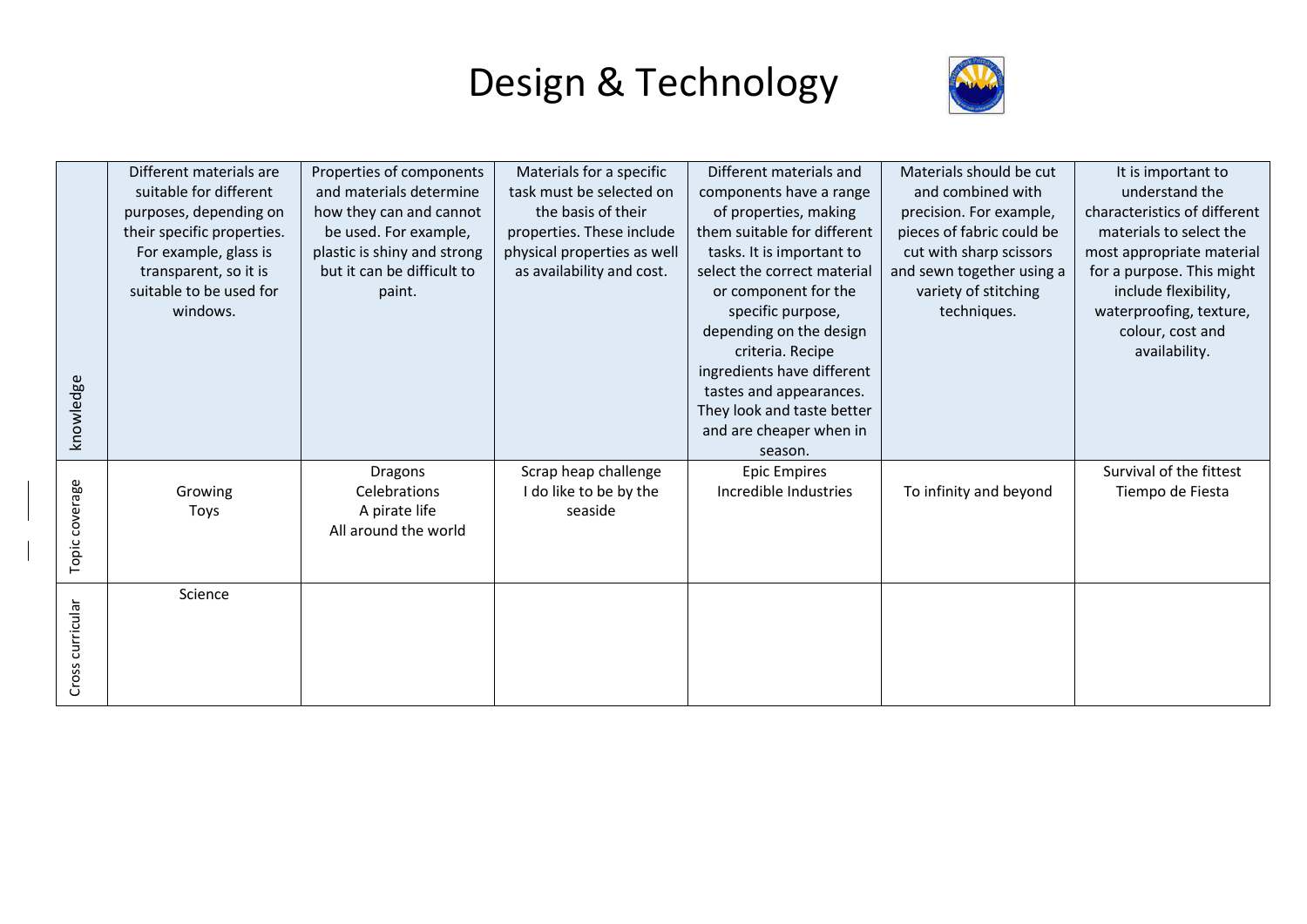

| Vocab                  | Materials<br>Paper<br>Cardboard<br>properties |                   | Physical properties |                                                                                                                                                                                                                                                                                               |                                                                                                                                                                                                                                                                |        |
|------------------------|-----------------------------------------------|-------------------|---------------------|-----------------------------------------------------------------------------------------------------------------------------------------------------------------------------------------------------------------------------------------------------------------------------------------------|----------------------------------------------------------------------------------------------------------------------------------------------------------------------------------------------------------------------------------------------------------------|--------|
|                        |                                               |                   |                     | Processes-Technical Knowledge                                                                                                                                                                                                                                                                 |                                                                                                                                                                                                                                                                |        |
|                        |                                               |                   | <b>Electricity</b>  |                                                                                                                                                                                                                                                                                               |                                                                                                                                                                                                                                                                |        |
|                        | Year 1                                        | Year <sub>2</sub> | Year <sub>3</sub>   | Year 4                                                                                                                                                                                                                                                                                        | Year 5                                                                                                                                                                                                                                                         | Year 6 |
| Curriculum<br>National |                                               |                   |                     | Understand and use electrical systems in their products (for example, series circuits incorporating switches, bulbs,<br>buzzers and motors).                                                                                                                                                  |                                                                                                                                                                                                                                                                |        |
| <b>Skills</b>          |                                               |                   |                     | Incorporate circuits that<br>use a variety of<br>components into models<br>or products.                                                                                                                                                                                                       | Use electrical circuits of<br>increasing complexity in<br>their models or products,<br>showing an understanding<br>of control.                                                                                                                                 |        |
| knowledge              |                                               |                   |                     | Components can be<br>added to circuits to<br>achieve a particular goal.<br>These include bulbs for<br>lighthouses and torches,<br>buzzers for burglar alarms<br>and electronic games,<br>motors for fairground<br>rides and motorised<br>vehicles and switches for<br>lights and televisions. | Electrical circuits can be<br>controlled by a simple<br>on/off switch, or by a<br>variable resistor that can<br>adjust the size of the<br>current in the circuit.<br>Real-life examples are a<br>dimmer switch for lights<br>or volume control on a<br>stereo. |        |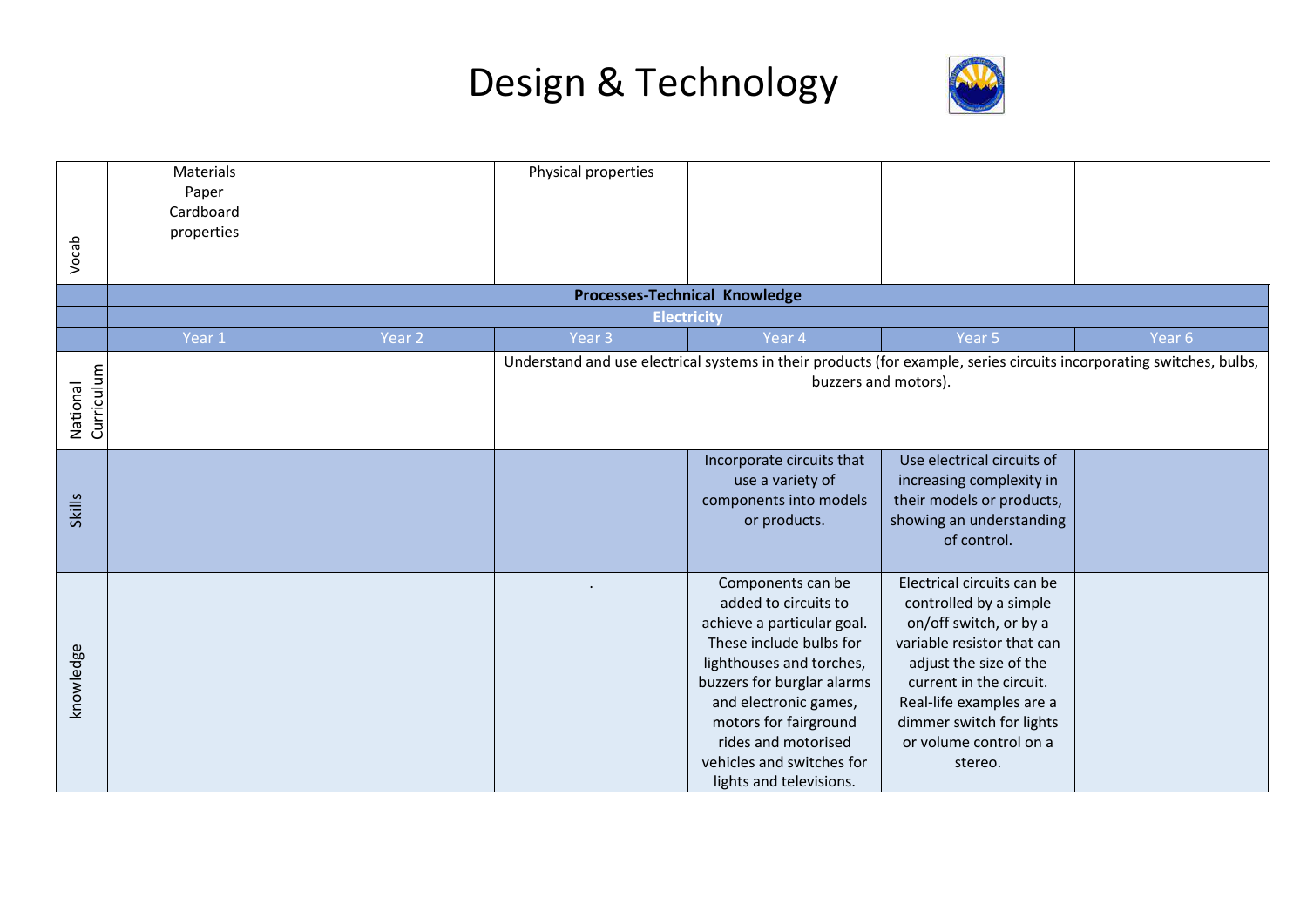

| coverage<br>opic<br>$\vdash$ |  | All the fun of the fair | To infinity and beyond-<br>lights on moon buggy |  |
|------------------------------|--|-------------------------|-------------------------------------------------|--|
| curricular<br>Cross          |  | Science-electricity     |                                                 |  |
| Vocab                        |  |                         |                                                 |  |

|             | <b>Movements and mechanisms-Technical knowledge</b>   |        |                   |                                                                                                        |                   |        |  |  |
|-------------|-------------------------------------------------------|--------|-------------------|--------------------------------------------------------------------------------------------------------|-------------------|--------|--|--|
|             | Year 1                                                | Year 2 | Year <sub>3</sub> | Year 4                                                                                                 | Year <sub>5</sub> | Year 6 |  |  |
|             | design purposeful, functional, appealing products for |        |                   | Understand and use mechanical systems in their products (for example, gears, pulleys, cams, levers and |                   |        |  |  |
|             | themselves and other users                            |        |                   | linkages).                                                                                             |                   |        |  |  |
|             | based on design criteria                              |        |                   |                                                                                                        |                   |        |  |  |
| ᢛ<br>≝      | select from and use a range of tools and equipment    |        |                   |                                                                                                        |                   |        |  |  |
| Nati<br>Cur | to perform practical tasks [for                       |        |                   |                                                                                                        |                   |        |  |  |
|             | example, cutting, shaping, joining and finishing]     |        |                   |                                                                                                        |                   |        |  |  |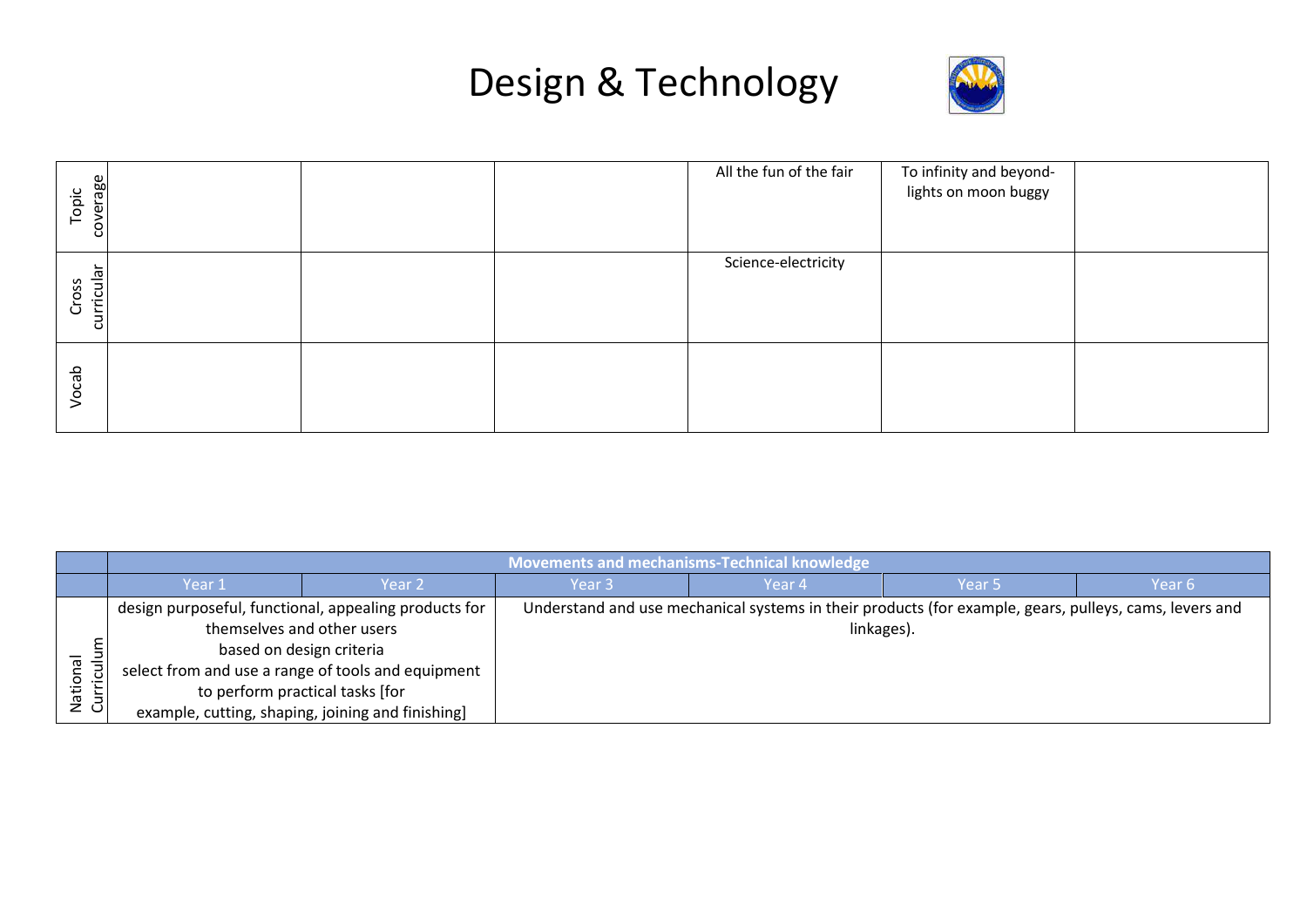

| <b>Skills</b>      | Use wheels and axles to<br>make a simple moving<br>model.                                                | Use a range of<br>mechanisms (levers,<br>sliders, wheels and axles)<br>in models or products.                                                                                                                                     | Explore and use a range<br>of mechanisms (levers,<br>sliders, axles, wheels and<br>cams) in models or<br>products.                                                                                                                                                                                                                                      | Explore and use a range<br>of mechanisms (levers,<br>axles, cams, gears and<br>pulleys) in models or<br>products. | Use mechanical systems<br>in their products, such as<br>pneumatics and<br>hydraulics.                                                                                                                                                                                                                                                                                  | Explain and use<br>mechanical systems in<br>their products to meet a<br>design brief. |
|--------------------|----------------------------------------------------------------------------------------------------------|-----------------------------------------------------------------------------------------------------------------------------------------------------------------------------------------------------------------------------------|---------------------------------------------------------------------------------------------------------------------------------------------------------------------------------------------------------------------------------------------------------------------------------------------------------------------------------------------------------|-------------------------------------------------------------------------------------------------------------------|------------------------------------------------------------------------------------------------------------------------------------------------------------------------------------------------------------------------------------------------------------------------------------------------------------------------------------------------------------------------|---------------------------------------------------------------------------------------|
| knowledge          | An axle is a rod or<br>spindle that passes<br>through the center of a<br>wheel to connect two<br>wheels. | A mechanism is a device<br>that takes one type of<br>motion or force and<br>produces a different one.<br>A mechanism makes a<br>job easier to do.<br>Mechanisms include<br>sliders, levers, linkages,<br>gears, pulleys and cams. | Pneumatic systems use<br>energy that is stored in<br>compressed air to do<br>work, such as inflating a<br>balloon to open a model<br>monster's mouth. These<br>effects can be achieved<br>using syringes and<br>plastic tubing. Hydraulic<br>mechanisms work in a<br>similar way, but instead<br>of air, the system is filled<br>with a liquid, usually |                                                                                                                   | . Mechanisms can be<br>used to add functionality<br>to a model. For example,<br>sliders or levers can be<br>used in moving pictures,<br>storybooks or simple<br>puppets; linkages in<br>moving vehicles or<br>puppets; gears in<br>motorised vehicles or<br>spinning toys; pulleys in<br>cable cars or transport<br>systems and cams in 3-D<br>moving toys or pictures |                                                                                       |
| Topic<br>cover     | Growing<br>Toys                                                                                          | A pirate life for me.<br>All around the world.                                                                                                                                                                                    | Scrap heap challenge                                                                                                                                                                                                                                                                                                                                    |                                                                                                                   | Circles of life                                                                                                                                                                                                                                                                                                                                                        |                                                                                       |
| curricula<br>Cross |                                                                                                          |                                                                                                                                                                                                                                   |                                                                                                                                                                                                                                                                                                                                                         |                                                                                                                   |                                                                                                                                                                                                                                                                                                                                                                        |                                                                                       |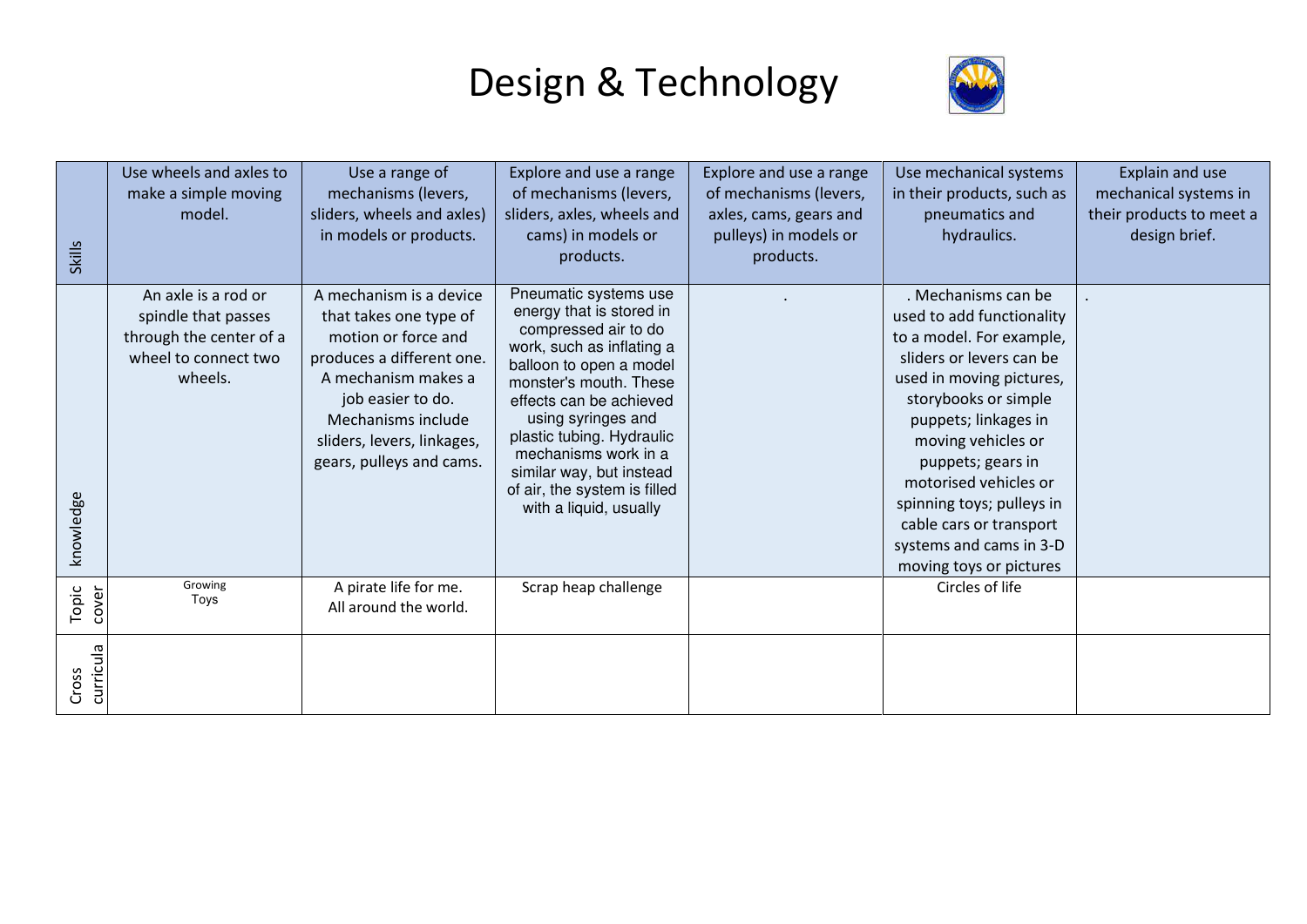

|                               |                             | Sliders, levers, linkages,<br>gears, pulleys and cams                                                          | Pneumatics, compressed<br>air, hydraulic mechanisms |                                                       |                                                                              |        |  |  |
|-------------------------------|-----------------------------|----------------------------------------------------------------------------------------------------------------|-----------------------------------------------------|-------------------------------------------------------|------------------------------------------------------------------------------|--------|--|--|
| Vocab                         | Spindle<br>wheel            |                                                                                                                |                                                     |                                                       |                                                                              |        |  |  |
|                               | <b>Comparison</b>           |                                                                                                                |                                                     |                                                       |                                                                              |        |  |  |
|                               | <b>Compare and Contrast</b> |                                                                                                                |                                                     |                                                       |                                                                              |        |  |  |
|                               | Year 1                      | Year <sub>2</sub>                                                                                              | Year <sub>3</sub>                                   | Year 4                                                | Year 5                                                                       | Year 6 |  |  |
|                               |                             |                                                                                                                |                                                     |                                                       |                                                                              |        |  |  |
| <b>Curriculum</b><br>National |                             | explore and evaluate a range of existing products<br>evaluate their ideas and products against design criteria |                                                     | Investigate and analyse a range of existing products. | Critique, evaluate and test their ideas and products and the work of others. |        |  |  |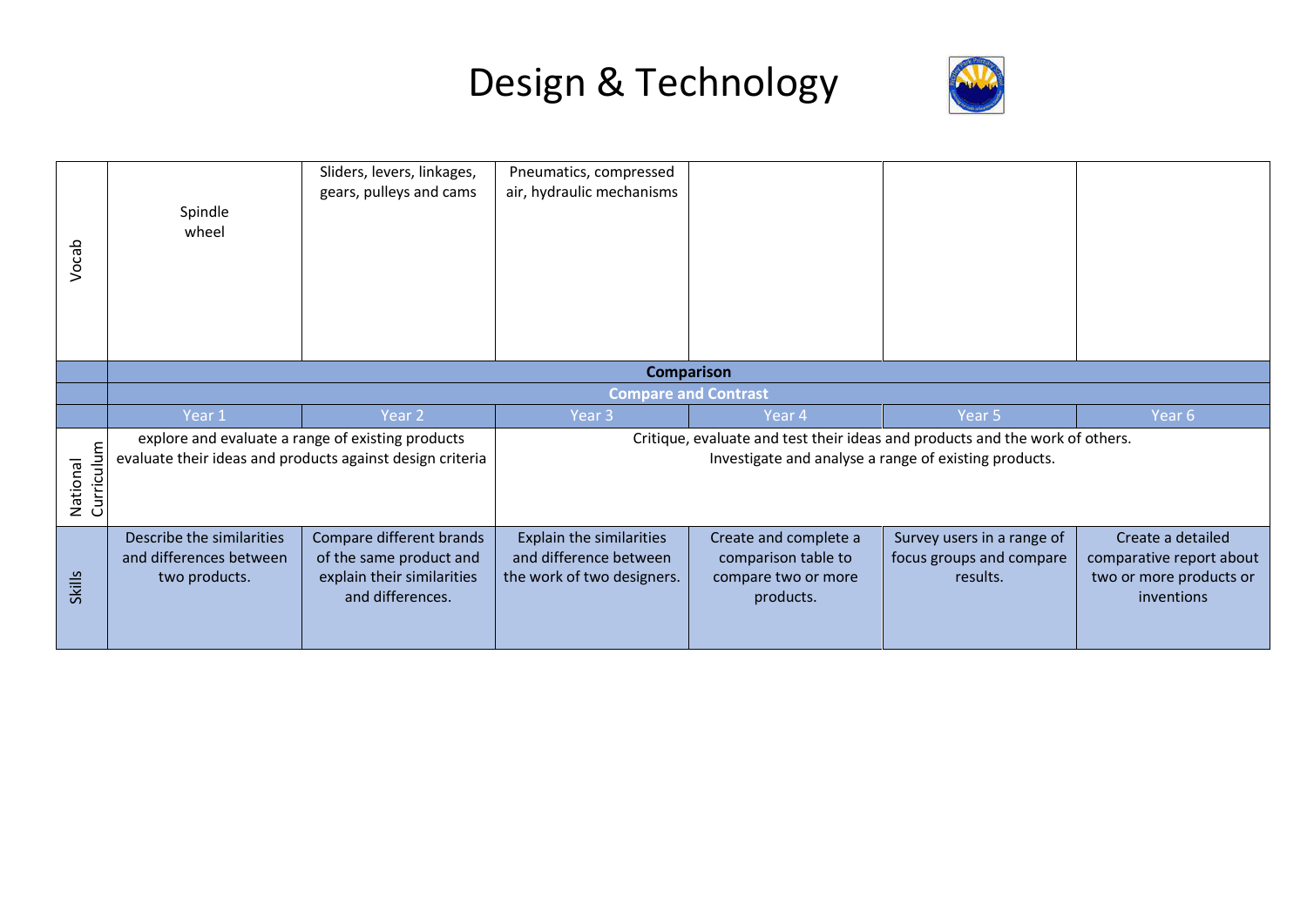

|                 | Two products can be         | Products can be compared    | Work from different          | A comparison table can be    | A focus group is a small     | Products and inventions    |
|-----------------|-----------------------------|-----------------------------|------------------------------|------------------------------|------------------------------|----------------------------|
|                 | compared by looking at a    | by looking at particular    | designers can be             | used to compare products     | group of people whose        | can be compared using a    |
|                 | set of criteria and scoring | characteristics of each and | compared by assessing        | by listing specific criteria | reactions and opinions       | range of criteria, such as |
|                 | both products against       | deciding which is better    | specific criteria, such as   | on which each product        | about a product are taken    | the impact on society,     |
| knowledge       | each one.                   | suited to the purpose.      | their visual impact, fitness | can be judged or scored.     | and studied. Evaluations     | ease of use, appearance    |
|                 |                             |                             | for purpose and target       |                              | can be made by asking        | and value for money.       |
|                 |                             |                             | market.                      |                              | product users a selection    |                            |
|                 |                             |                             |                              |                              | of questions to obtain       |                            |
|                 |                             |                             |                              |                              | data on how the product      |                            |
|                 |                             |                             |                              |                              | has met its design criteria. |                            |
|                 | Paws claws                  | <b>Traditional Tales</b>    | Scrap heap challenge         | <b>Epic Empires</b>          |                              | Survival of the Fittest    |
|                 | Big lights                  | A pirate life for me        | I do like to be by the       | Incredible Industries        | To infinity and beyond       | Tiempo de Fiesta           |
|                 |                             | All around the world        | seaside                      |                              |                              |                            |
|                 |                             |                             |                              |                              |                              |                            |
| Topic covrage   |                             |                             |                              |                              |                              |                            |
|                 |                             |                             |                              |                              |                              |                            |
|                 |                             |                             |                              |                              |                              |                            |
| Cross curriular |                             |                             |                              |                              |                              |                            |
|                 |                             |                             |                              |                              |                              |                            |
|                 |                             |                             |                              |                              |                              |                            |
|                 |                             |                             |                              |                              |                              |                            |
|                 |                             |                             |                              |                              |                              |                            |
|                 | Similar, different          |                             | Visual impact, fitness for   |                              |                              |                            |
|                 |                             |                             | purpose, fitness for target  |                              |                              |                            |
| Vocab           |                             |                             | market                       |                              |                              |                            |
|                 |                             |                             |                              |                              |                              |                            |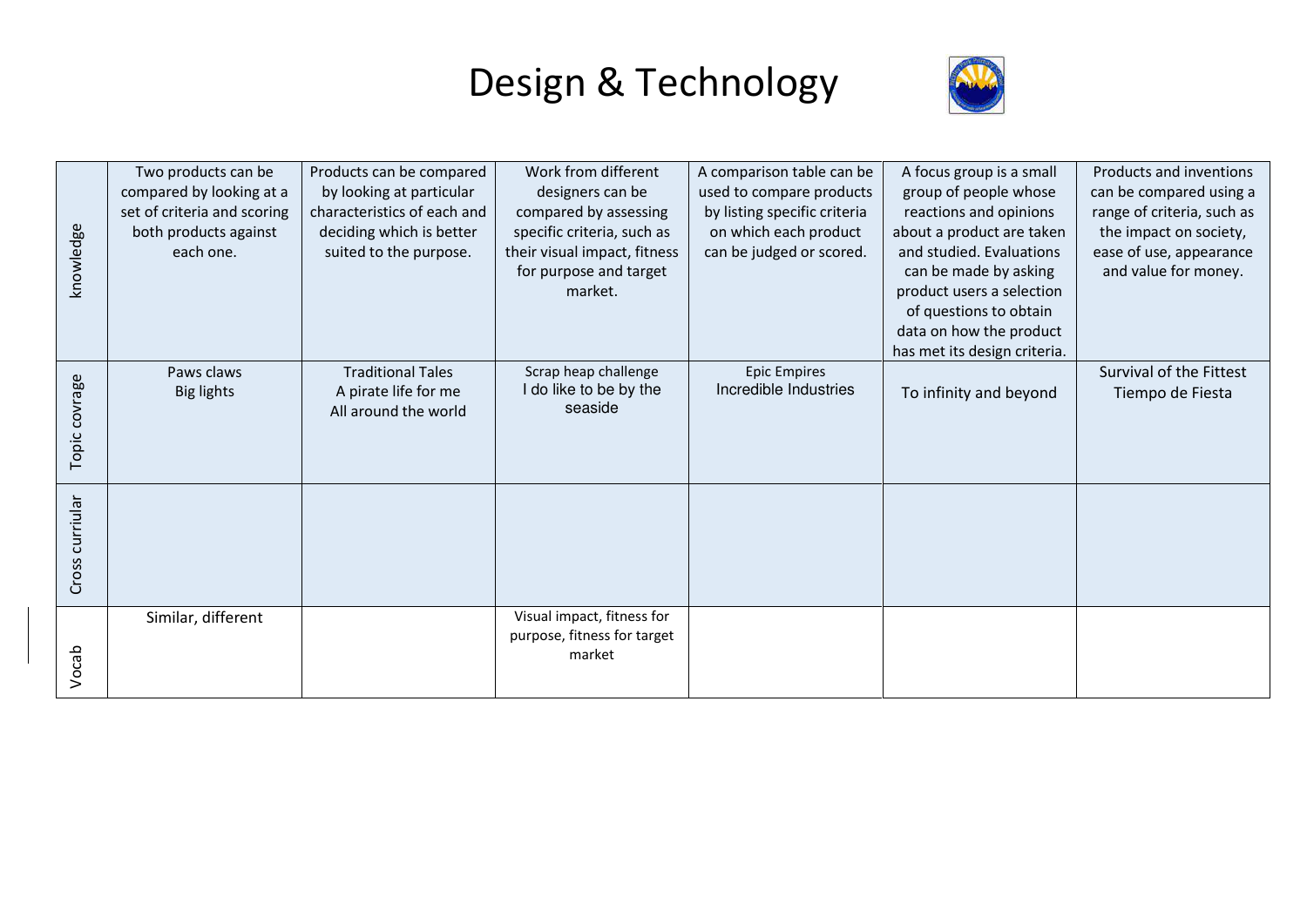

### **DT sequence of learning-All units will consist of…**

| Structure of a DT unit                                       | Example linked to year 3 pneumatic systems                                                                |
|--------------------------------------------------------------|-----------------------------------------------------------------------------------------------------------|
| Investigate real examples                                    | Investigate/know of objects which us pneumatic systems eg balloon pump, bike<br>pump,                     |
| Disassemble a product<br>2.                                  | Look at how a pneumatic system works-diagrams                                                             |
| Focused practical task linked to final making product.<br>3. | Show how a pneumatic system works. Children make their own pneumatic systems<br>with tubing and syringes. |
| Design a product matching the design brief.<br>4.            | Design a robot with one moving part.                                                                      |
| 5.<br>Know about an inventor linked to the topic             | Who invented the pneumatic system                                                                         |
| Make product.<br>6.                                          | Make robot.                                                                                               |
| Evaluate product against the design brief.                   | Show case final robots and evaluate how well the product meets the design brief.                          |

| <b>Timings:</b> | <b>Session to cover:</b> |
|-----------------|--------------------------|
| First afternoon | 1, 2 and 3.              |